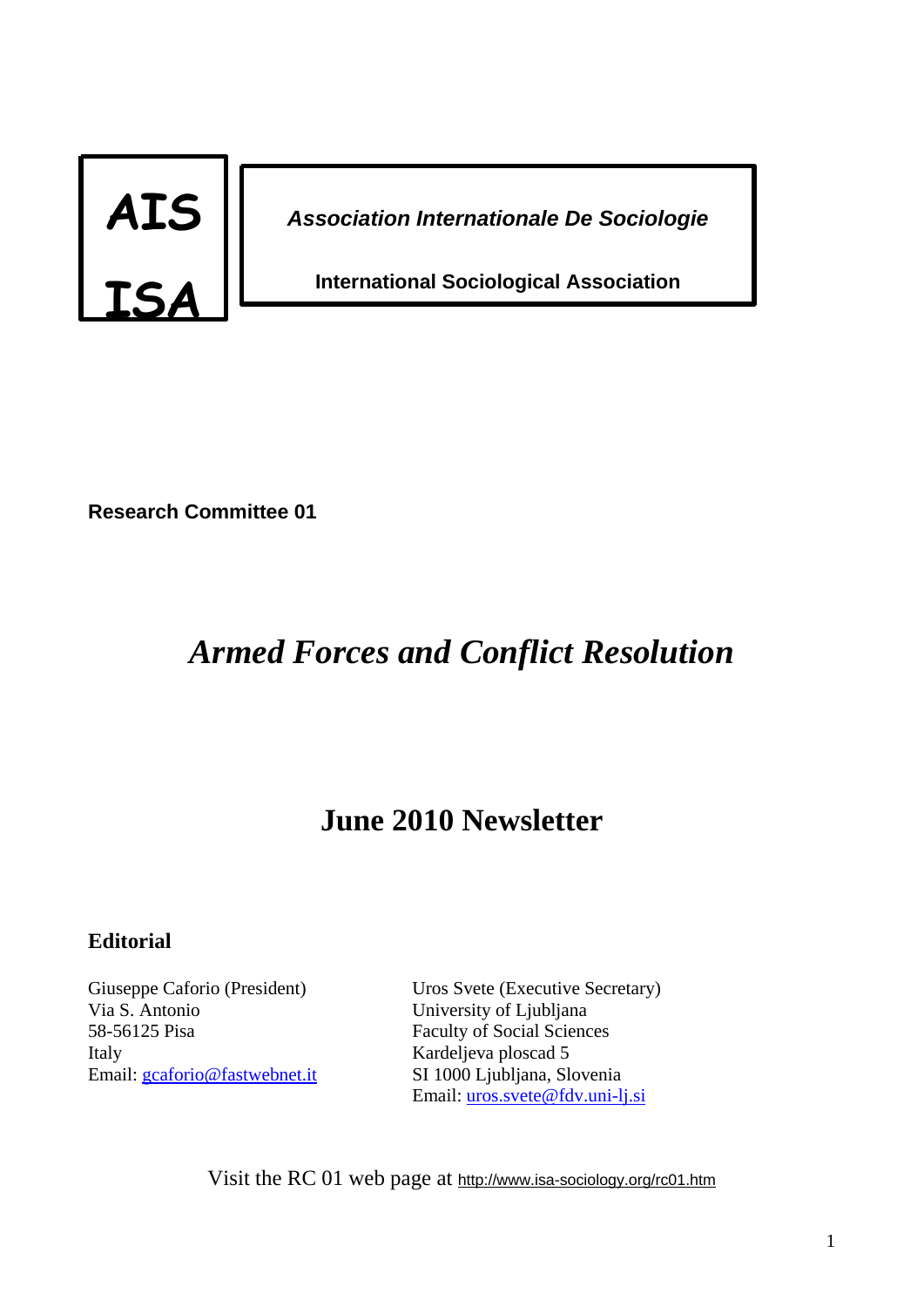# **RESEARCH COMMITTEE 01**

# **ARMED FORCES AND CONFLICT RESOLUTION**

# **International Sociological Association**

**President** 

Giuseppe Caforio, Italy

### **Executive Secretary**

Uros Svete, Slovenia

# **Vice-Presidents**

Christopher Dandeker, United Kingdom Gerhard Kuemmel, Germany Joseph Soeters, The Netherlands

#### **Executive Committee**

Bernard Boëne, France Lindy Heinecken, South Africa Doo-Seung Hong, South Korea Marina Nuciari, Italy Bandana Purkayastha, USA David Segal, USA Mady Wechsler Segal, USA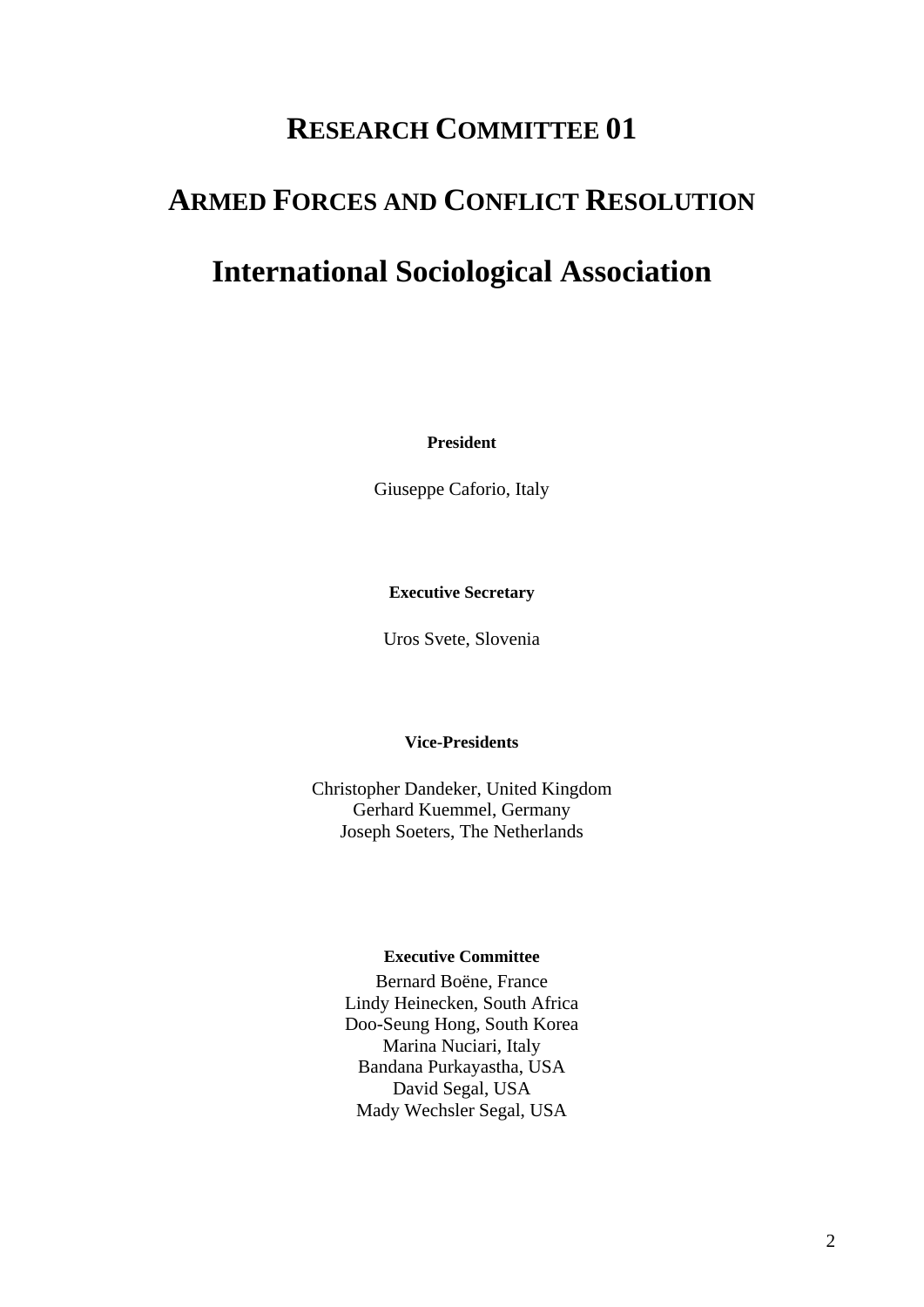# **TABLE OF CONTENTS**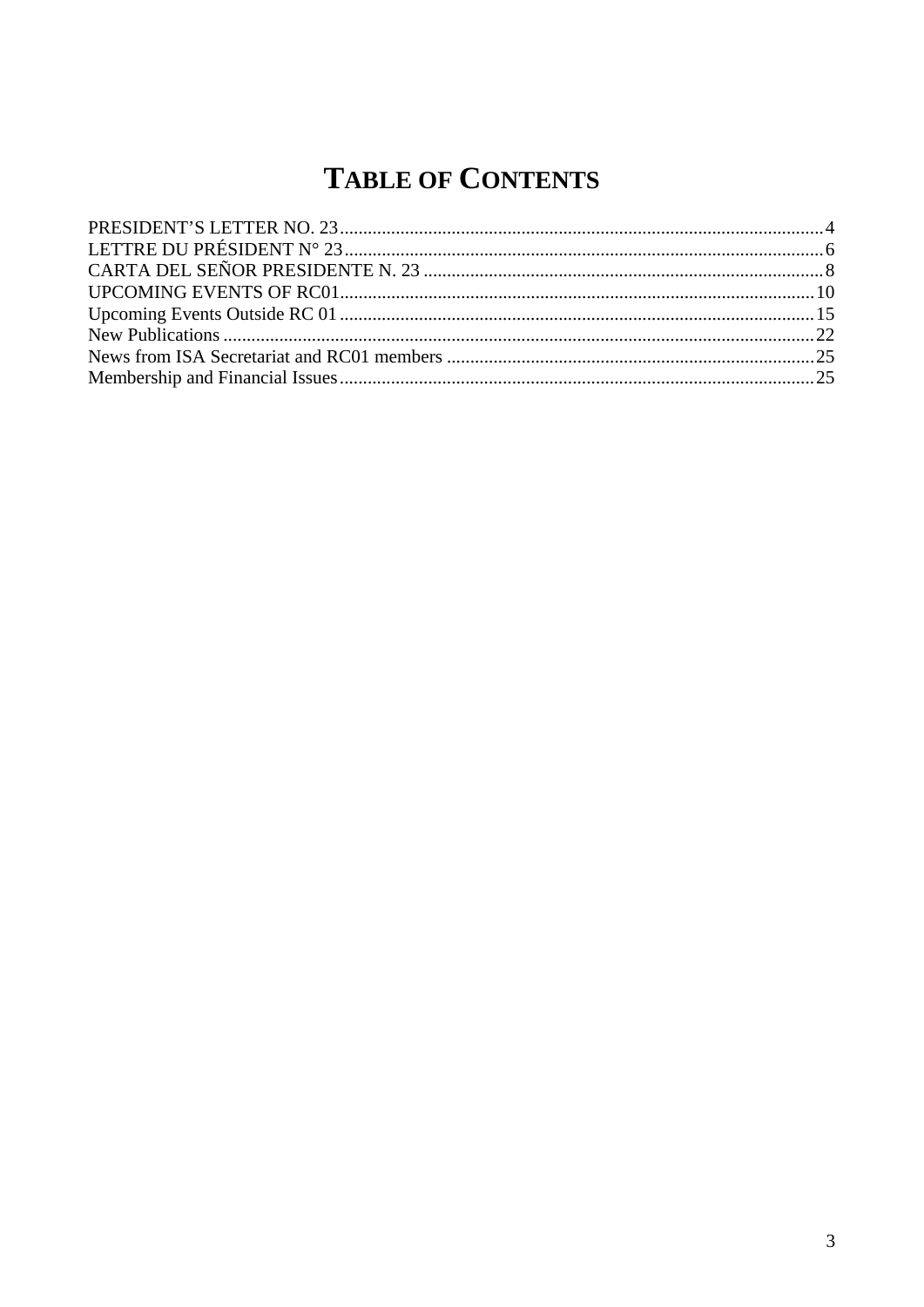# **PRESIDENT'S LETTER NO. 23**

<span id="page-3-0"></span>Dear colleagues and friends,

This is the last Newsletter that I shall be signing as President of RC01.

As my third term draws to a close – twelve years of work together – I have decided that it would be best for the Committee membership to elect someone younger who would bring new energy, new ideas, new initiatives. I have chosen to remain on the Board, however, to continue to put the experience acquired over the years at the Committee's disposal.

The usual thing at the end of a term of office is to weigh up one's achievements. What should I say, then, having served for three? Nothing; it seems to me the best course is to leave it to you to draw up the balance of this historical period, especially the "old ones" on the Committee, who lived through it, provided their collaboration and know it well. The young, the new members that we succeeded in recruiting with a worldwide communication policy, must instead look to the future, bring new ideas, projects... and roll up their sleeves!

I am especially pleased to be succeeded by Gerhard Kümmel as President, who I greatly appreciated first as Executive Secretary and then Vice President. He knows the Committee perfectly, its mechanisms, its history, and is without a doubt able to guide it forward to new achievements. I fondly wish him every success in his new capacity and assure him of my collaboration.

What this last Newsletter won't close with is a note of melancholy, quite the opposite: I learned a lot from this experience over the years, I gave but I also received. Now a cycle has ended, as it is natural for life's cycles to end, and a new one is beginning, one to which I want to devote myself with more time, commitment and freedom to engage in research in the sectors of interest to us, attend the international conferences without having to organize them anymore, and have more peace and time to observe others' work, yours especially. I intend to become an attentive and passionate reader!

\* \* \*

So after my farewell as outgoing President, let us now turn to the main theme of this Newsletter, our participation at the XVII World Congress of Sociology.

Elsewhere in this Newsletter you will find a first draft of the final program, as it shapes up on the basis of the colleagues who have registered within the deadlines. The ISA Secretariat informs me that the definitive program will be available on the Congress web site starting in June.

At times the importance of keeping the number of presentations in each session nearly equal forced the Program Committee to shift some presentations from their original session to another where there were more defections, on the basis of the registrations made for the Congress.

The task of regulating the length of the presentations during the Congress is up to the chairperson of each session. The Committee's general criterion is to allow 10 to 15 minutes for each presentation, reserving at least 20 minutes for the general discussion.

You have all been repeatedly informed regarding the lodging possibilities in Gothenburg, most recently in the email which our Executive Secretary sent you at the end of March. Those who have opted for accommodations other than those arranged for by the RC should provide their contact details in Gothenburg to the Executive Secretary for any last-minute communications.

The quality and the quantity of the papers that our Committee will present in Gothenburg make me think the new Board will want to publish them, either in whole or in part. As the experience of publishing the proceedings of the Seoul conference – put out within a year in the two volumes of *Advances in Military Sociology: Essays in Honor of Charles C. Moskos* (see item in another part of the Newsletter) – made us realize how important speedy publication is, I believe it would be a good idea to start laying the foundation for the publication of the Gothenburg proceedings.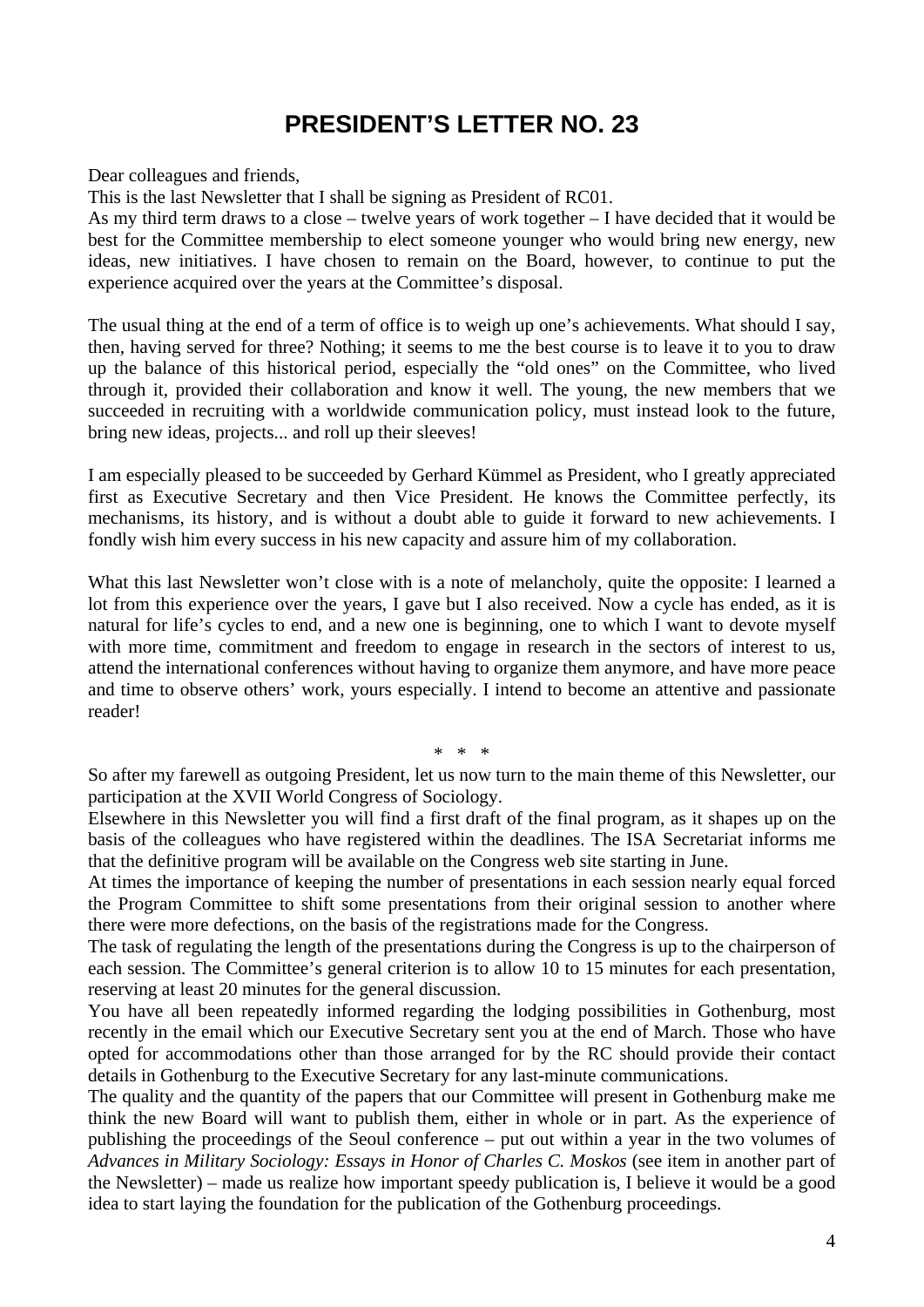What enabled a rapid selection of the papers presented in Seoul was the collaboration of the chairpersons of the various sessions, who made a selection of the papers and obtained the acceptance for publication from the presenters. I think a similar procedure can be implemented also for Gothenburg and therefore urge the chairpersons to question the presenters of their session in this regard so that already in Gothenburg we can discuss this in the business meeting.

Before concluding these notes on Gothenburg I have to convey special thanks to the Program Committee, formed of Erna Danielsson, Gerhard Kümmel and Uros Svete, for the work carried out on the preparation and organization of our participation in the ISA World Congress.

I close by wishing you a pleasant read of this Newsletter and look forward to seeing many of you in Gothenburg.

The President Giuseppe Caforio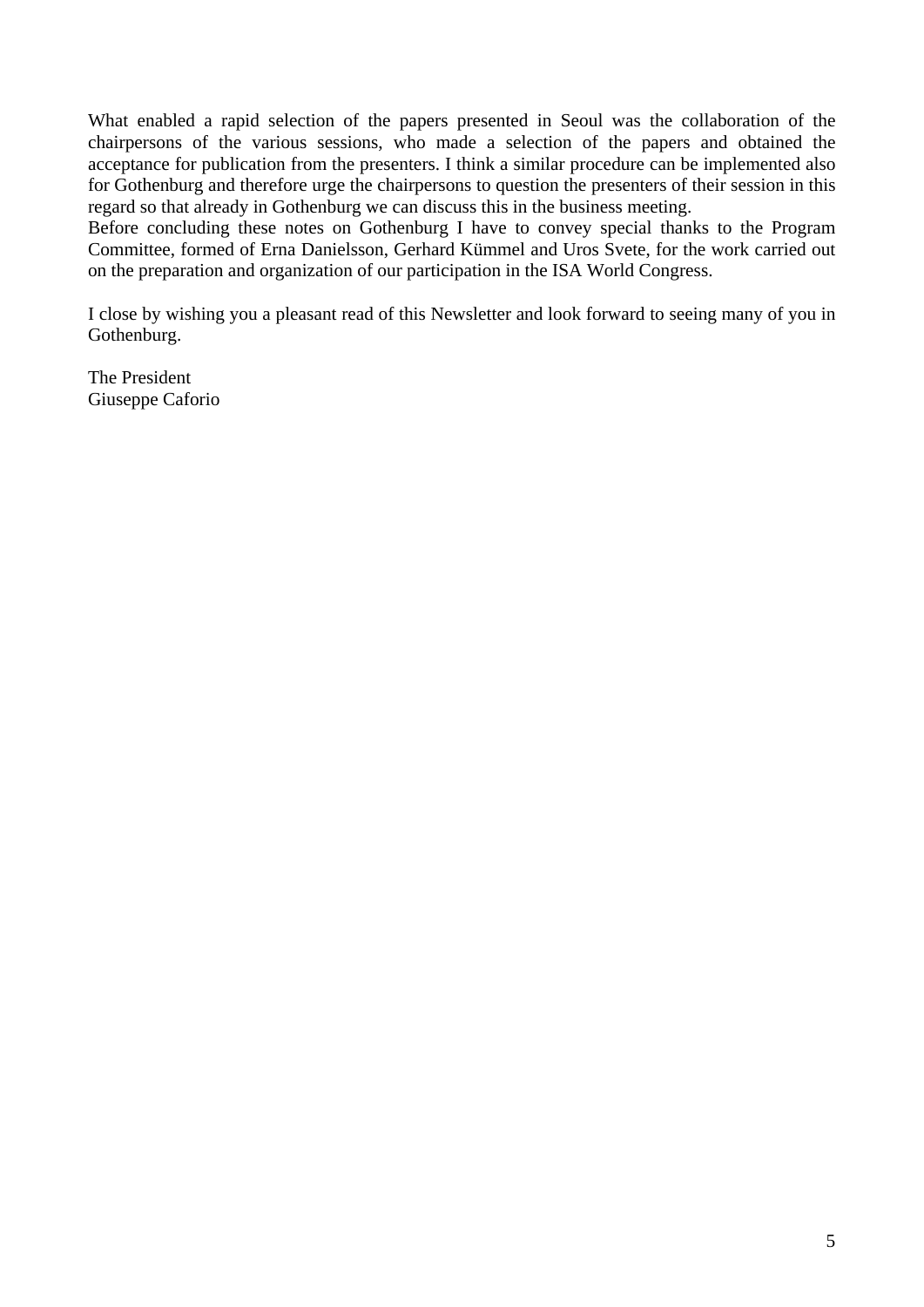# **LETTRE DU PRÉSIDENT N° 23**

<span id="page-5-0"></span>Lettre du Président No. 23

Chers collègues et amis,

Voici la dernière Lettre du Président que je vais signer en tant que président du RC01. La fin de mon troisième mandat approchant – douze années de travail en commun – j'ai considéré que les membres du Comité profiteraient de l'élection d'une personne plus jeune, qui apporterait une nouvelle énergie, ainsi que de nouvelles idées et initiatives. J'ai décidé de rester membre du Conseil d'Administration afin de continuer à aider le Comité avec l'expérience que j'ai acquise au cours de ces années.

Il est d'usage de terminer le mandat avec l'évaluation des réalisations principales. Que dire après trois mandats? Rien ; il me semble que c'est à vous, particulièrement aux 'vieux' membres du Comité, de faire le bilan de cette période historique, car vous l'avez vécue, vous avez contribué au travail en commun, donc vous la connaissez bien. Or, les jeunes, les nouveaux membres que nous avons réussi à recruter en mettant en oeuvre la politique de communication mondiale, sont invités à se tourner vers le futur, apporter de nouvelles idées, projets... et retrousser leurs manches !

Je suis particulièrement content d'être succédé par M. Gerhard Kümmel, qui prendra la place du Président. J'avais l'occasion d'apprécier tout d'abord son travail de Secrétaire exécutif et ensuite celui du Vice-président. Il connaît parfaitement le Comité, ses procédés, son histoire ; il est sans aucun doute capable de le guider vers de nouveaux accomplissements. Je lui souhaite de tout mon coeur beaucoup de succès dans l'accomplissement de la mission qui lui a été confiée. Je voudrais l'assurer de tout mon soutien dans l'exercice de cette fonction.

*Cette Lettre d'information ne* s'achèvera pas sur une note mélancolique ; bien au contraire : au cours des années, j'ai beaucoup appris en donnant et en recevant. Cette période s'achève naturellement maintenant ainsi que s'achèvent tous les cycles de vie. Une nouvelle période commence, une période, au cours de laquelle je voudrais consacrer plus de e temps, d'énergie et de liberté à la recherche dans les domaines qui nous intéressent, je voudrais par ailleurs participer aux conférences internationales en tant qu'observateur plutôt qu'organisateur, prendre plaisir à suivre le travail des autres, surtout le vôtre. J'ai l'intention de devenir un lecteur attentif et passionné !

 $\ddot{\phi} = \dot{\phi}$ 

Après mes adieux en tant que Président sortant, revenons en maintenant au thème principal de cette Lettre d'information, à savoir notre participation au XVII<sup>e</sup> Congrès Mondial de Sociologie. Dans cette Lettre d'information, vous allez trouver le premier projet du programme de session final, tel qu'il se présente après que nous ayons reçu les propositions d'interventions, qui ont été présentées par les intervenants dans les délais prévus. Le secrétariat de l'ISA m'a informé que le programme définitif sera publié sur le site Internet du Congrès à partir du 1<sup>er</sup> juin.

Ici ou là, l'exigence d'avoir le nombre presque égal des interventions dans chaque session, imposait au Comité de Programme les changements de session pour quelques présentations. Ces changements ont été opérés à la base des inscriptions au Congrès.

La tâche du contrôle de la durée des présentations pendant le Congrès appartient au Président de chaque session. Le Comité général a posé le critère suivant : les présentations de 10 à 15 minutes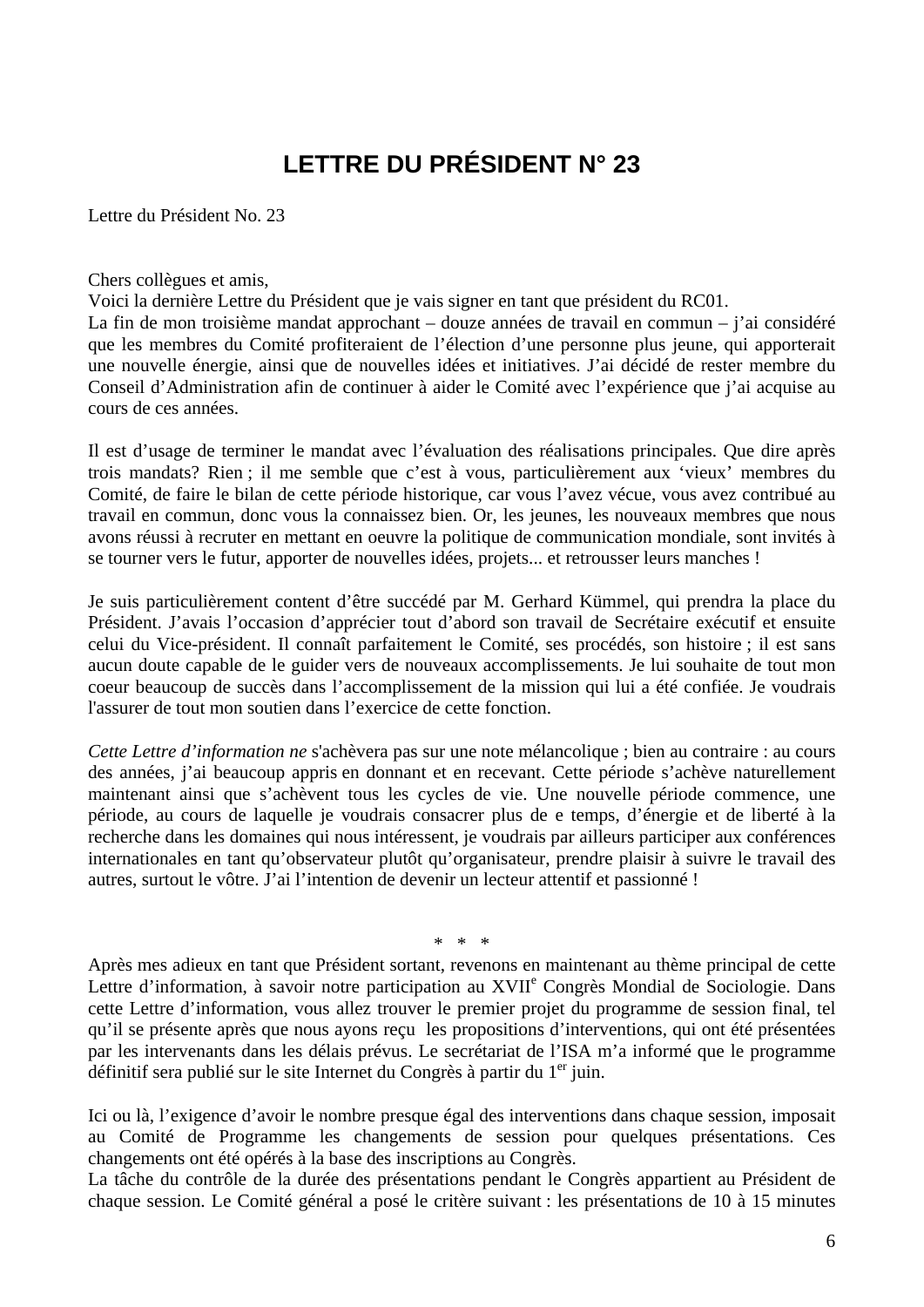seront suivies par 20 minutes de débat entre les personnes présentes.

Les modalités d'hébergement à Gothenburg vous ont été communiquées à plusieurs reprises, récemment par notre Secrétaire exécutif dans le courrier électronique, qu'il vous a envoyé fin mars. Pour assurer les communications de dernière minute, ceux d'entre vous qui ont trouvé l'hébergement, qui n'avait pas été proposé par le RC, sont priés de communiquer à notre Secrétaire exécutif leurs coordonnés à Gothenburg.

Vu la qualité et la quantité des contributions de notre Comité à Gothenburg, le nouveau Conseil exécutif envisagera probablement la publication de toutes ces contributions ou au moins de quelques unes d'entre elles. L'expérience de la publication des Actes de conférence à Séoul, lorsque les deux volumes de *Advances in Military Sociology: Essays in Honor of Charles C. Moskos* ont été publiés un an après la conférence (voir un autre point dans cette Lettre d'information) nous rappelle l'importance d'une publication dans les plus brefs délais. Je considère donc, qu'il serait bien de commencer la préparation de la publication des Actes de conférence à Gothenburg.

Une bonne collaboration entre les Présidents de différentes sessions nous a permis une sélection rapide des contributions présentées à Séoul. Les présidents ont fait une sélection d'interventions ; par ailleurs, ils ont obtenu le consentement de publication de la part des auteurs. Je pense que la même procédure pourrait être appliquée aussi pour Gothenburg. J'appelle donc aux Présidents de sessions de consulter les intervenants à Gothenburg au sujet de la publication éventuelle de leur intervention afin que l'on puisse discuter ce point au cours de notre prochaine réunion.

Avant de conclure ce passage concernant Gothenburg je voudrais tout particulièrement remercier le Comité de programme, notamment Erna Damielsson, Gerhard Kümmel et Uros Svete, pour tout le travail accompli lors de la préparation et l'organisation de notre participation au Congrès mondial de l'ISA.

Enfin, je vous souhaite une agréable lecture de cette Lettre d'information.

Au plaisir de vous revoir en grand nombre à Gothenburg.

Giuseppe Caforio Président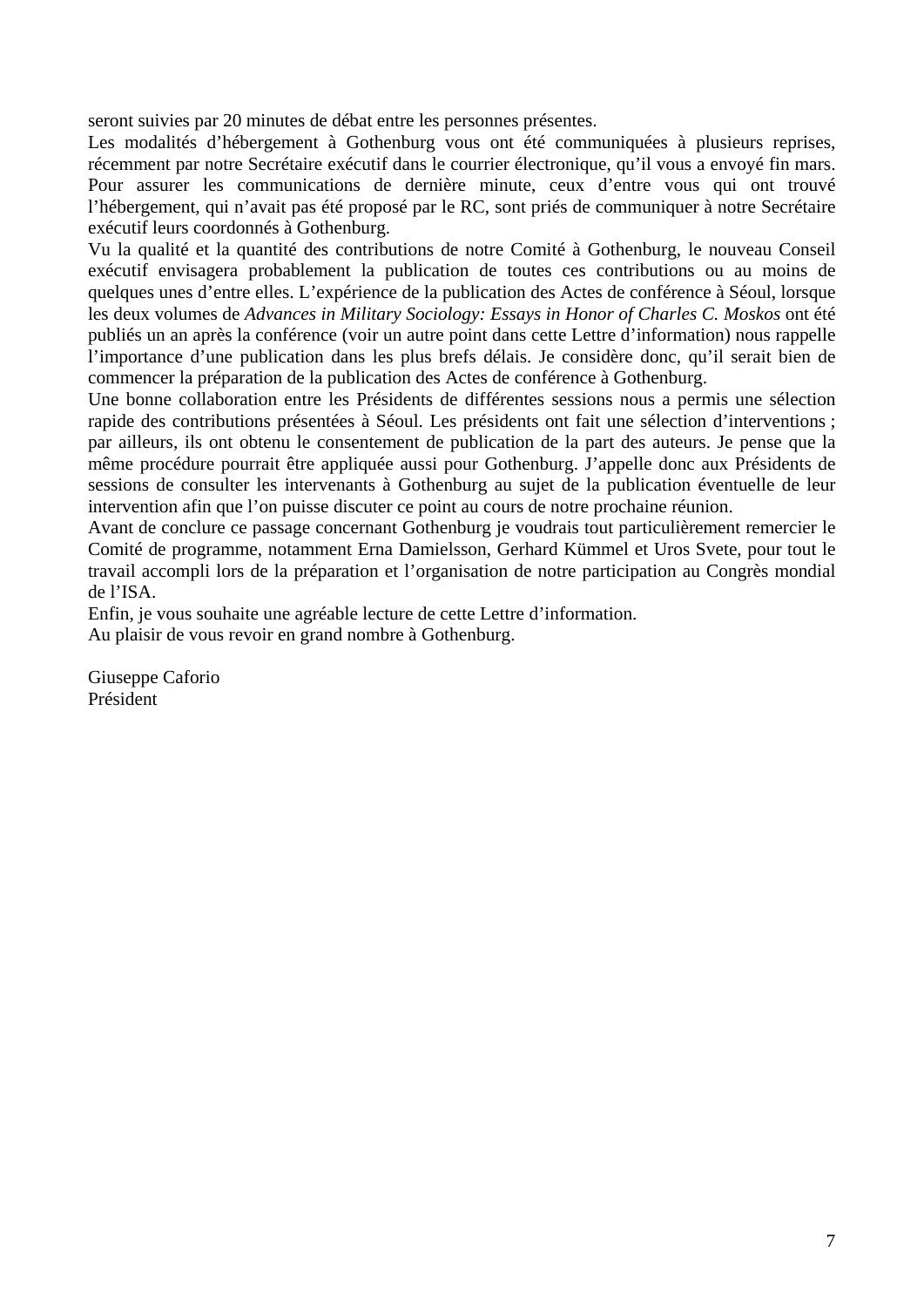# **CARTA DEL SEÑOR PRESIDENTE N. 23**

<span id="page-7-0"></span>Estimados colegas:

Éste es el último informe que firmo en calidad de Presidente del RC01. Al terminar mi tercer mandato –llevamos doce años trabajando juntos-, he estimado oportuno proponerles a Ustedes los miembros del Comité, para Presidente a alguien más joven, y por eso más rico en nuevas energías, ideas e iniciativas. No obstante, tengo ya tomada la decisión de quedarme en el Consejo de Administración, para seguir poniendo a disposición del Comité mi experiencia madurada durante estos años.

Como es bien conocido, al terminar un mandato es costumbre hacer el balance de la situación. ¿Qué diría yo que fui nombrado tres veces? Pues nada, me parece mejor encargarles a Ustedes la tarea de recapacitar sobre esta temporada, y me refiero sobre todo a los miembros más "antiguos" del Comité, quienes la vivieron prestándole atención, y por eso saben más que lepe. Por el contrario, los jóvenes, los nuevos miembros que logramos reclutar por una política de comunicación Worldwide, ellos sí que deberán mirar al futuro, traer nuevas ideas y planes, en fin… ¡remangarse la camisa!

Al terminar mi gran etapa, quiero manifestar mi alegría por el comienzo de la de Gerhard Kuemmel, a quien mucho estimé primero en el ejercicio del cargo de Secretario Ejecutivo, y luego en el de Vicepresidente. Además él conoce perfectamente el Comité, sus mecanismos, su historia, por lo cual tiene todas calidades para estar a la altura del cargo, llevando nuestro designio hacia nuevas metas. Pues, a él van mis mejores votos de buen trabajo, y aprovechando la ocasión, pongo a su disposición mi colaboración.

Sentadas estas premisas a mi último informe, no quiero cerrar con una nota melancólica, sino todo lo contrario. Durante estos años en los que profundicé esta experiencia, mucho he aprendido, y es significativo ver que mucho he dado, pero también he recibido. Ahora un ciclo está a punto de terminar, al igual que se termina cada ciclo vital, y otro va a comenzar, en el que procuraré dedicarme más detenidamente y con mayor empeño y libertad a la investigación en cuestiones que nos interesan en especial, participar en convenios internacionales despreocupándome ya de su organización, observar con más tranquilidad y sin prisa el trabajo de los demás, mejor dicho, el suyo. En fin, me propongo hacerme un lector cuidadoso y apasionado, ¡hala¡

Ahora bien, quiero aprovechar mi despedida de Presidente saliente para dedicar especial atención al asunto principal de este informe, o sea nuestra participación en el XVII Congreso Mundial de Sociología.

\*\*\*

En el cuerpo del informe podrán leer ustedes el borrador del programa final, tal como resulta sobre la base de los compañeros que ya se matricularon dentro del término establecido. La Secretaría de la ISA me avisa que el programa definitivo lo van a encontrar ustedes en el sitio del Congreso a partir del próximo mes de junio.

A veces, por estimar oportuno mantener más o menos el mismo número de presentaciones en cada sesión, el Comité para el Programa se ha visto obligado, sobre la base del número de los que ya se habían matriculado en el Congreso, a desplazar unas presentaciones de su sesión originaria a otra en la que las deserciones resultaban más numerosas.

Está al cuidado de cada chairperson regular la duración de cada presentación durante el Congreso. El criterio general del Comité es lo de fijar espacios de 10-15 minutos de tiempo para cada presentación, dejando unos 20 minutos por lo menos a la discusión.

Ya se enteraron ustedes de las clases de alojamiento en Gothenburg, incluso por el e-mail que a finales de marzo nuestro Secretariado Ejecutivo les envió. Va subrayado que los que decidan alojarse en residencias distintas de las planificadas por el RC, tendrán que comunicar su propia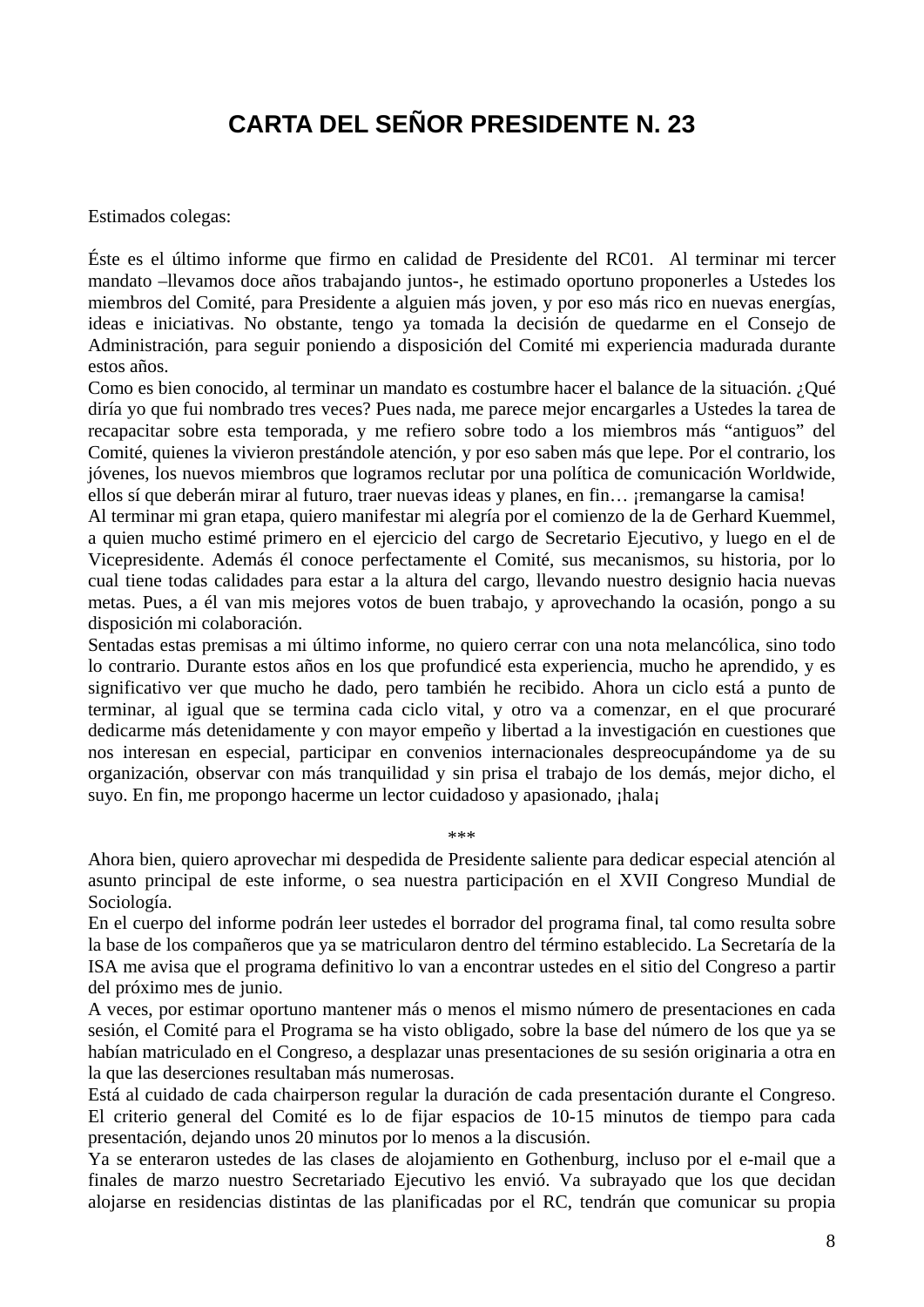dirección en Gothenburg al Secretariado Ejecutivo para cada evento.

La cualidad y cantidad de ensayos de nuestro Comité que se presentarán en Gothenburg, me hace pensar en que el nuevo Consejo de Administración tal vez resuelva publicarlos, por completo o en parte. Puesto que la experiencia de la publicación de las actas del convenio de Seúl – publicadas en el lapso de un año en los dos volúmenes de Advances in military sociology:Essays in honor of Charles C. Moskos (como pueden ver en otra parte del informe)- ha puesto de manifesto el valor de una publicación realizada a corto plazo, pues digo casi de categórico que a partir de ahora es preciso sentar las bases para la publicación de las actas de Gothenburg.

Lo que nos permitió tan rápida y veloz selección de los ensayos presentados en Seúl, fue la colaboración de los chairpersons de las varias sesiones, quien realizaron la selección de dichos ensayos, además de lograr por los presentadores la autorización a publicarlos. Pues, estoy convencido de que similar procedimiento puede llevarse a la práctica también para Gothenburg, y por eso insto a los chairpersons a que pregunten en este sentido a los presentadores de su propia sesión, para que en Gothenburg, ya en el business mitin, podamos centrarnos en este tema.

Antes de terminar estas líneas sobre Gothenburg, quiero manifestar mi especial agradecimiento al Comité de Programa, constituido por Erna Damielsson, Gerhard Kuemmel y Uros Svete, por el trabajo que realizaron a fin de preparar y organizar nuestra participación en el Congreso Mundial ISA.

Para cerrar esta breve crónica, les deseo a todos una buena lectura del informe, mientras que a los que saldrán de viaje para Gothenburg les digo ¡hasta pronto!

> El Presidente Sr.D. Giuseppe Caforio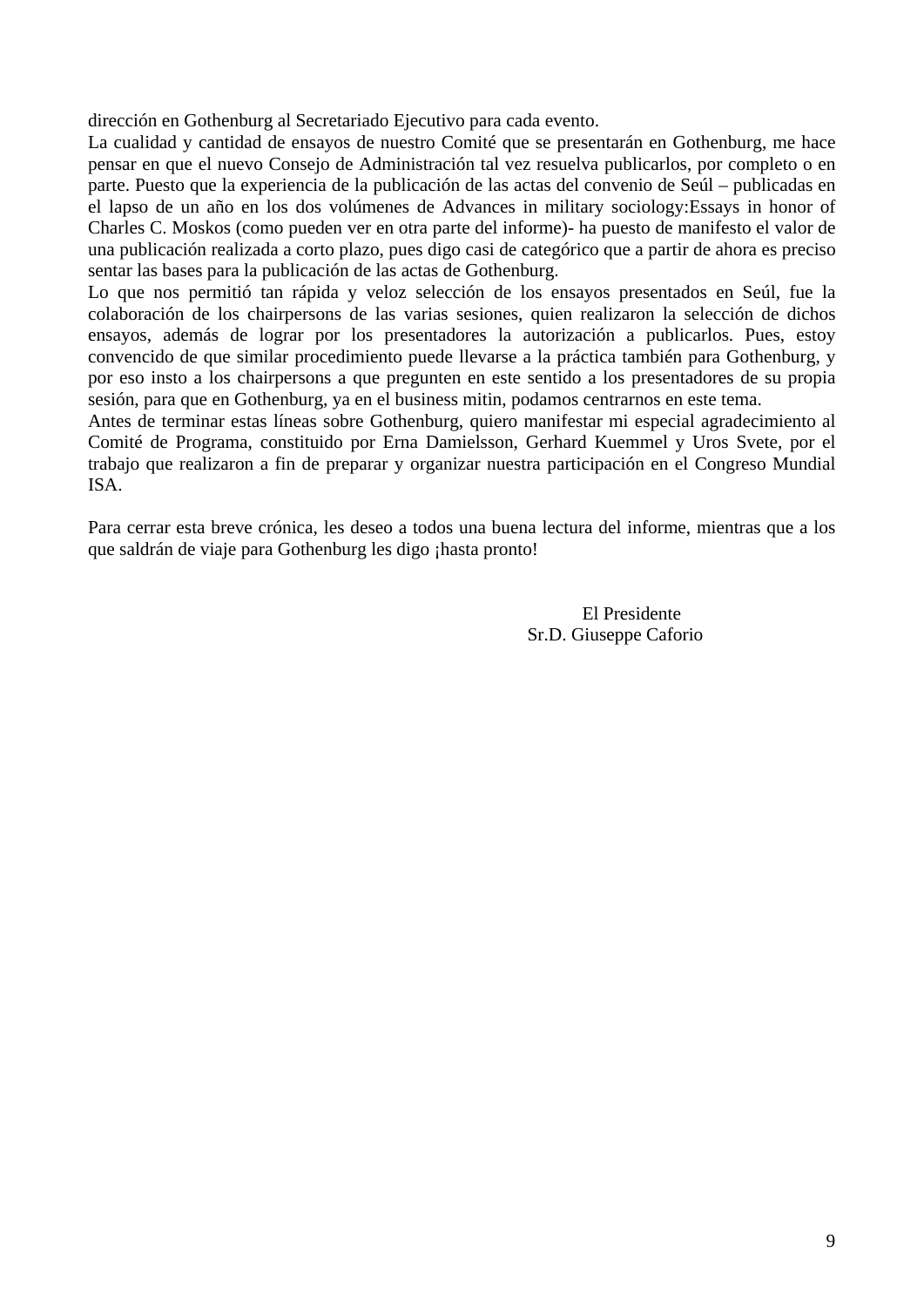# <span id="page-9-0"></span>**UPCOMING EVENTS OF RC01**

# **WORLD CONGRESS OF SOCIOLOGY GOTHENBURG, SWEDEN, JULY 2010** Program of RC01

#### **SESSION 1: methodological problems in the study of the military (Monday July 12: 15.30 ‐ 17.30)**

Chairs: Helena Carreiras [\(helena.carreiras@iscte.pt](mailto:helena.carreiras@iscte.pt)) (ISCTE‐ Lisbon University Institute, Portugal) & Celso Castro (CPDOC/ Fundação Getúlio Vargas, Brasil)

- 1. Bernard Boene: Ecole Militaire Saint Cyr "Method and Substance in the Military Field" ([b.boene@online.fr\)](mailto:b.boene@online.fr)
- 2. Phil C. Langer and A ngela Kuehner Department of Social Sciences, Goethe-University Frankfurt. [\(PhilippChristophLanger@Bundeswehr.org\)](mailto:PhilippChristophLanger@Bundeswehr.org) "Studying Intercultural Competence in the Military. Methodological and ethical challenges of applied contract research"
- 3. Fred Lichacz: Defence R&D Canada Ottawa "Using Calibration Analysis to Understand Behaviour in Military Contexts" [Frederick.Lichacz@forces.gc.ca](mailto:Frederick.Lichacz@forces.gc.ca))
- 4. Scott, Wilbur J. , David McCone & Lisa Sayegh Dept. of Behavioral Sciences & Leadership/ U.S. Air Force Academy "Methodological considerations in the assessment of National Guard soldiers: Combining quantitative and qualitative approaches" ([Wilbur.Scott@usafa.edu](mailto:Wilbur.Scott@usafa.edu))
- 5. Sabine Mannitz: Peace Research Institute Frankfurt "Gatekeepers and Door‐Openers: On Difficulties in Accessing the Military for Research, and what they tell us about Military Mindsets" [mannitz@hsfk.de\)](mailto:mannitz@hsfk.de)
- 6. Helena Carreiras: ISCTE‐ Lisbon University Institute "Gendered research relations in military settings: a methodological assessment" ([helena.carreiras@iscte.pt](mailto:helena.carreiras@iscte.pt))

#### **SESSION 2 "Building And Sustaining Peace". (Monday July 12: 17.45 ‐ 19.45)**

Chairperson and Organizer**:** Bandana Purkayastha,.[\(bandanapurkayastha@yahoo.com.](mailto:bandanapurkayastha@yahoo.com)) Director, Graduate Studies, Sociology & Associate Professor, Sociology and Asian American Studies,University of Connecticut

1. Alberto Martin Alvarez, Universidad de Colima, Mexico: "Processes of change in non ‐ state armed groups: Learning from the Salvadoran experience" [\(matinal@ucol.mx](mailto:matinal@ucol.mx))

2. Kiyoshi Matsuyaka, University of Tokyo, "Japan: Social Capital and Conflict in Somalia " ([kmatsukawa@yahoo.com\)](mailto:kmatsukawa@yahoo.com)

3. Nadia Alejandra Cortes Externado University, Andres Eduardo Motta Cabrera, Health secretariat Bogotá, "Peace Building Process Through Gender Issues: The Case Of Women In The North Of Cauca, Colombia" [\(domingobioho@hotmail.com](mailto:domingobioho@hotmail.com))

4. Proshanta Nandi, Professor Emeritus, University of Illinois, Springfield, USA: "Religion ‐ The Need for a New Paradigm" [\(p.nandi@sbcglobal.net\)](mailto:p.nandi@sbcglobal.net)

5. . Riaz Ahmed Shaik. Institute of Business and Technology, Pakistan: "Ideology and changing shape of conflict in South Asia‐ An analysis of Mumbai attacks." [\(riazsheikh06@yahoo.com\)](mailto:riazsheikh06@yahoo.com)

6. Bandana Purkayastha, University of Connecticut, USA: Thinking Peace: 'Southern' contributions to peace. [\(bandanapurkayastha@yahoo.com\)](mailto:bandanapurkayastha@yahoo.com)

7. . Retika Rajbhandari Women's Rehabilitation Centre: "Women and the Peace Process in Nepal" ( [retika00@yahoo.com](mailto:retika00@yahoo.com))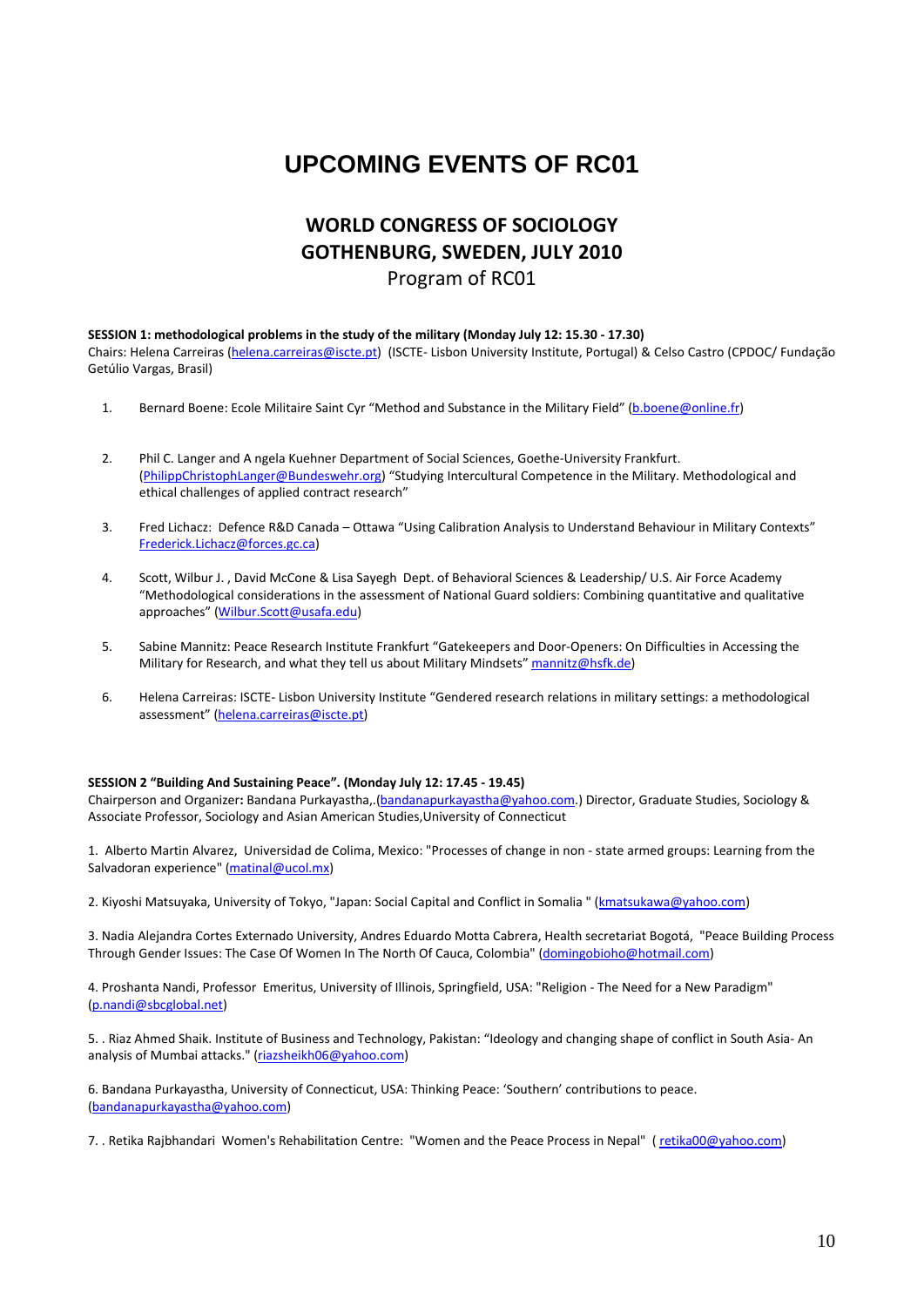#### **SESSION 3 : "Prolonged, Frozen And New Conflicts" (Monday July 12: 20.00 ‐ 22.00)**

Organizer: Vladimir Rukavishnikov [\(rukavish@hotmail.](mailto:rukavish@hotmail.ru)com) Prof., D.Sc. independent consultant, Moscow, Russia

- 1. Sabine Collmer, George C. Marshall European Center for Security Studies, ([collmers@marshallcenter.org\)](mailto:collmers@marshallcenter.org) . ""State fragility as catalyst and antecedent in globalized conflicts: Findings from comparative research "
- 2. Riaz Ahmed Shaikh, ,Institute of Business & Technology (BIZTEK), Karachi, Pakistan, [\(riazsheikh06@yahoo.com;](mailto:riazsheikh06@yahoo.com)): "Unresolved conflicts and clash of neighbors in South Asia"
- 3. Lindsay Jacobs, Ph.D student, Department of Sociology of Ghent University; Research group on Macro‐ & Structural Sociology, Korte Meer 3,B‐9000 Gent, Phone: +32 (0)9 264 69 75; E‐Mail: [lindsay.jacobs@ugent.be](mailto:lindsay.jacobs@ugent.be). "Conflict & connection: International network position and the onset of conflict since the Cold War"
- 4. Vladimir Rukavishnikov, Prof., D.Sc. independent consultant, Moscow, Russia, ([rukavish@hotmail.ru\)](mailto:rukavish@hotmail.ru)(moderator and a reserve speaker). : "Prolonged, frozen and new conflicts: a view from Russia"

#### **SESSION 4 "Asymmetric Warfare: The West Answer" Tuesday July 13: 10.45‐ 12.45)**

Chairperson and Organizer Giuseppe Caforio [\(gcaforio@fastwebnet.it\)](mailto:gcaforio@fastwebnet.it) Centro Interuniversitario Studi Storici e Militari

1. Riaz Ahmed Shaikh. Institute of Business and Technology, Pakistan "Cold war rivalries, clash of ideologies and revival of religious fundamentalism." [riazsheikh06@yahoo.com](mailto:riazsheikh06@yahoo.com))

2. Vladimir Rukavisnikov Prof., D.Sc. independent consultant, Moscow, Russia ([rukavish@hotmail.com](mailto:rukavish@hotmail.com)) "The Russian response on the asymmetric war threats"

3. Donna Winslow US Army Logistics University, USA ([winslow.donna@gmail.com](mailto:winslow.donna@gmail.com))"Old Values and New Wars".

4. Rialize Ferreira, Dept of Sociology, University of South Africa, Pretoria, ([Ferrer@unisa.ac.za\)](mailto:Ferrer@unisa.ac.za). "Asymmetric Warfare In African Disputes"

5. Uroš Svete Faculty of Social Sciences University of Ljubljana, Slovenia [\(uros.svete@fdv.uni](mailto:uros.svete@fdv.uni-lj.si)-lj.si) "Are covert operations the only way of effective (military) answer against asymmetric warriors?"

6 Giuseppe Caforio: President of RC01 ([gcaforio@fastwebnet.it](mailto:gcaforio@fastwebnet.it)), : "The military profession face to asymmetric warfare"

SESSION 5: Follow Session 1: Methodological Problems In The Study Of The Military 2 Tuesday July 13: 17.45 - 19.45) Chairs: Helena Carreiras [\(helena.carreiras@iscte.pt](mailto:helena.carreiras@iscte.pt)) (ISCTE‐ Lisbon University Institute, Portugal) & Celso Castro (CPDOC/ Fundação Getúlio Vargas, Brasil)

- 1. Celso Castro: CPDOC/ FGV "Anthropological methods and the study of the military" [\(celso.castro@fgv.br](mailto:celso.castro@fgv.br))
- 2. Ian Liebenberg: Centre for Military Studies (CEMIS) Rome "Auto-ethnography as a research methodology in military sociology" [\(jankalahari@gmail.com](mailto:jankalahari@gmail.com))
- 3. Jelena Juvan: Defence Research Center/ University of Ljubljana "Methodological problems in researching Slovene Armed Forces" [\(jelena.juvan@fdv.uni](mailto:jelena.juvan@fdv.uni-lj.si)‐lj.si)
- **4.** Saïd Haddad: Ecoles de Saint‐Cyr Coëtquidan "Interviewing a Group: Dynamics and Stakes of Focus (Military) Groups" (said.haddad@st‐cyr.terre‐[net.defense.gouv.fr](mailto:said.haddad@st-cyr.terre-net.defense.gouv.fr))
- **5.** Alejandra Navarro: Gino Germani Research Institut University of Buenos Aires "Negotiating the access: how was it possible to get permission to enter a military institution?." [\(navarroalejandra@ymail.com\)](mailto:navarroalejandra@ymail.com)
- 6. Delphine Deschaux‐Beaume: Institut d'études [politiques](http://www-sciences-po.upmf-grenoble.fr/) (IEP)/ Science Po *Grenoble* "Studying the military in a comparative perspective: methodological challenges and issues. The example of French and German officers in European Defense and Security Policy" ([delphine.deschaux@wanadoo.fr\)](mailto:delphine.deschaux@wanadoo.fr)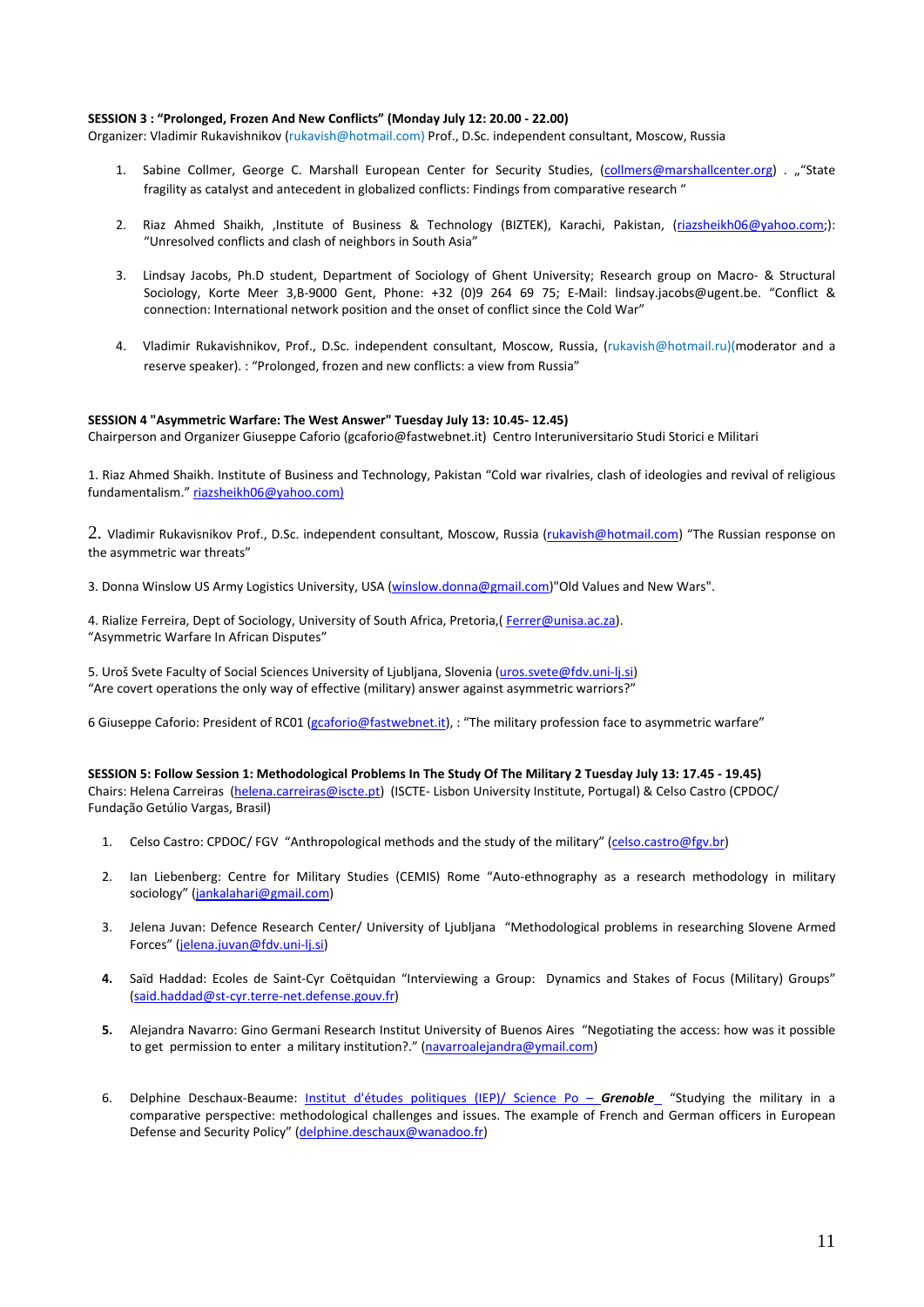#### SESSION 6 Military Leadership And Irregular Threats: Empirical Evidence And Emerging Theoretical Basis (Wednesday July 14: **10.45 ‐ 12.45)**

Organiser Gerry Larsson [\(gerry.larsson@fhs.se](mailto:gerry.larsson@fhs.se)) Swedish National Defence College

1. Gerry Larsson ([gerry.larsson@fhs.se](mailto:gerry.larsson@fhs.se)), Aida Alvinius, Maria Fors, Peder Hyllengren & Camilla Kylin, Swedish National Defence College,: "Military leadership in multinational peace enforcement operations: Coping with irregular threats"

2. Donna Winslow, US Army Logistics University, USA [\(winslow.donna@gmail.com](mailto:winslow.donna@gmail.com)) :"Cultural competencies for military leadership"

3. Anna Semenova, Senior researcher of the Institute of Sociology RAS Moscow, Russia ([mansurov@isras.ru\)](mailto:mansurov@isras.ru) "The Transformation of the Security Agencies Image in the acts of terrorism coverage(based on the Russian press)"

#### **SESSION 7: Recruitment And Retention (Wednesday July 14: 15.30 ‐ 17.30)**

Organizer: Tibor Szvircsev Tresch, Swiss Military Academy, ETH, Switzerland, ([tibor.szvircsev@vtg.admin.ch](mailto:tibor.szvircsev@vtg.admin.ch))

1. Tibor Szvircsev Tresch (Swiss Military Academy, ETH, Switzerland, [tibor.szvircsev@vtg.admin.ch\)](mailto:tibor.szvircsev@vtg.admin.ch) Motivation of Swiss military cadets to be professional officers

2. Victoria Wieninger & Thomas Bulmahn (SOWI, Strausberg, Germany), [VictoriaWieninger@bundeswehr.org](mailto:VictoriaWieninger@bundeswehr.org) ;ThomasBulmahn@bundeswehr.org) Young Germans information behaviours, motives for choosing particular careers and awareness of the Bundeswehr as a potential employer

3. Johan Österberg (Department of Leadership and Management, Swedish National Defence College, Sweden, [johan.osterberg@fhs.se\)](mailto:johan.osterberg@fhs.se) Army Ranger officers' look upon recruitment of conscripts to international military service

4. Mihail Anton ('Carol I' National Defense University, Rumania, [mihailanton@yahoo.com\)](mailto:mihailanton@yahoo.com) The promotion and recruitment system of the Romanian Armed Forces in the new framework of the professionalization process. The analysis of the socio‐ cultural profile of youngster related to the military profession

5. Sabina Frederic (Quilmes National University, UNQ‐ National Research Council of Science and Technology, CONICET, [sabinafrederic@yahoo.es\)](mailto:sabinafrederic@yahoo.es) & Agustina Ugolini (Quilmes National University, UNQ-Scientific Research Council, CIC) Quantity and Quality in recruitment and retention of military effectives in contemporary Argentina

6. Anna Dernovaya (Russian State University for the Humanities, Moscow, Russia, [anja.dernovaya@mail.ru](mailto:anja.dernovaya@mail.ru)) You are in the army now ... or socialization of conscripts from a Symbolic Interactionist Perspective

7. Christian Leuprecht (Department of Political Science and Economics Royal Military College of Canada, [christian.leuprecht@rmc.ca](mailto:christian.leuprecht@rmc.ca)) The "New Normal" of Doing More with Less: The Compound Effect of Mounting Demographic and Fiscal Constraints on Recruitment in the 21st Century

**SESSION 8 Constructing Warriors In Films And Videogames (Wednesday July 14: 17.45 ‐ 19.45)** Organizer: Gerhard Kuemmel ([gerhardkuemmel@bundeswehr.org\)](mailto:gerhardkuemmel@bundeswehr.org) SOWI, Germany

1. Maja Garb ([maja.garb@fdv.uni](mailto:maja.garb@fdv.uni-lj.si)-lj.si); University of Ljubljana, Slovenia: "The Image of the Military in the Movies"

2. Rene Moelker ([r.moelker.01@nlda.nl;](mailto:r.moelker.01@nlda.nl))NLDA, The Netherlands): "The wild one: Basic tensions in military biler culture" 3. Gerhard Kuemmel [\(gerhardkuemmel@bundeswehr.org](mailto:gerhardkuemmel@bundeswehr.org)) ; SOWI, Germany): "From Lara Croft to G.I. Jane and back to Ultraviolet: Constructions of Female Warriors"

4. Hagai Dagan, Sapir College ([hagadge@gmail.com\)](mailto:hagadge@gmail.com), Udi Lebel, Sapir College, Ariel University Center, Gal Hermony, Tel Aviv University "Films about the Lebanon War: From Trauma to Nostalgia – Militarism or De‐militarism of Culture?"

5. Georges Kaffes (Professor of Sociology, Hellenic Army Academy, Greece, [luce@otenet.gr\)](mailto:luce@otenet.gr) The social impact of the recent reforms on the military service in Greece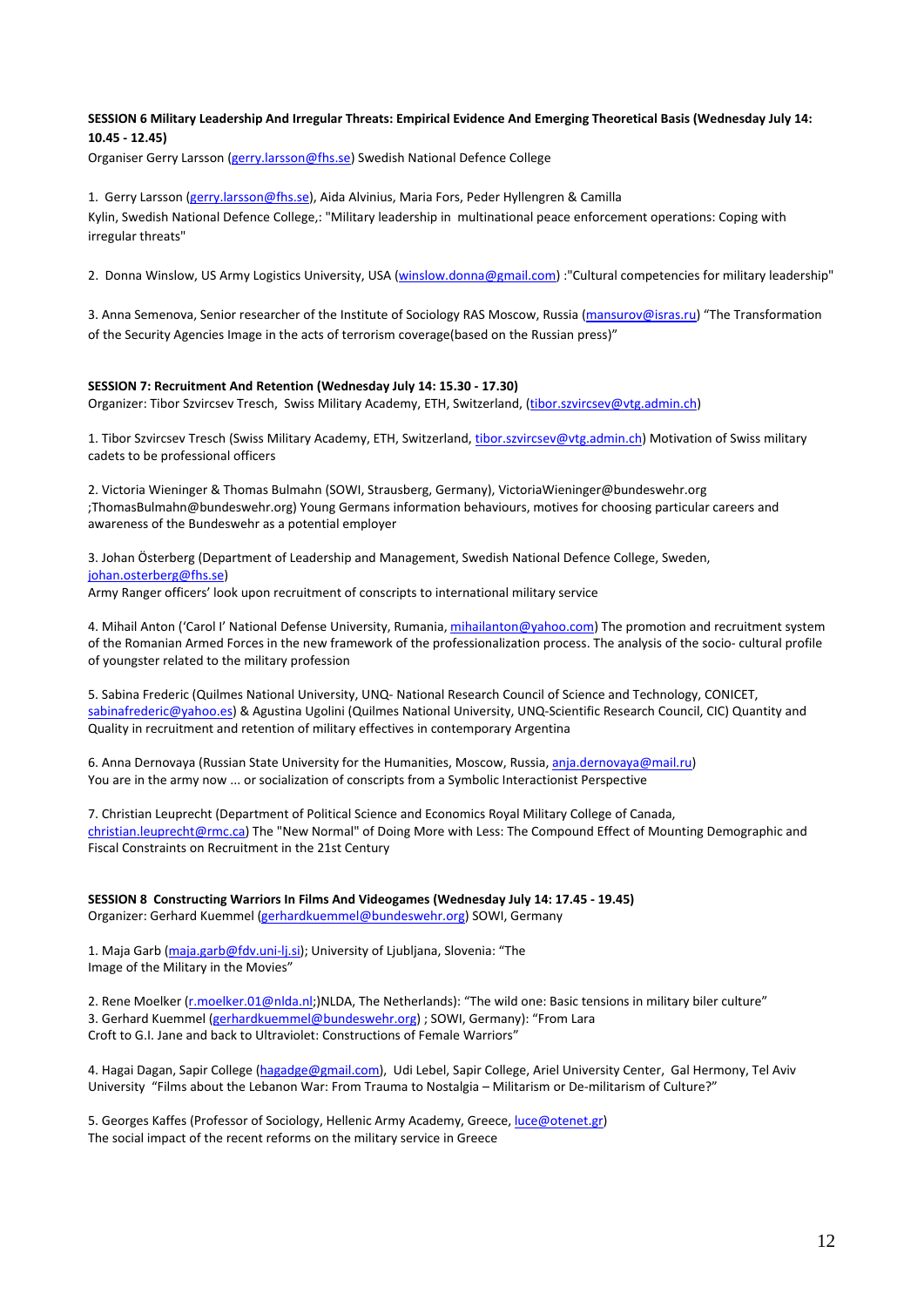#### **SESSION 9 Managing Military Organizations: Theory And Practice ( Thursday July 15: 10.45 ‐ 12.45)**

Organiser: Joseph Soeters, [\(jmml.soeters@nlda.nl](mailto:jmml.soeters@nlda.nl) ) Netherlands Defence Academy and Tilburg University

1. Joseph Soeters, Netherlands Defence Academy and Tilburg University [\(jmml.soeters@nlda.nl](mailto:jmml.soeters@nlda.nl)) "Introduction"

2. Paul van Fenema, Netherlands Defence Academy [\(pfenema@gmail.com;](mailto:pfenema@gmail.com)) "Heterogeneous Value Creation in the military "

3. Udo Lebel, Sapir College and Ariel University Center, Israel [\(ulebel@gmail.com;](mailto:ulebel@gmail.com)) "Blackmailing the army "

4. Tim Cathcart, [\(cathart@vt.edu](mailto:cathart@vt.edu); tim.cathcart@smithsgore.co.uk) Virginia Tech Science and Technology in Society "The sword and the spirit. Considering the use of religious models for managing military organizations."

5. Claude Weber Ecole Militaire Saint Cyr [\[mailto:claude.weber@st](mailto:claude.weber@st-cyr.terre-net.defense.gouv.fr)-cyr.terre-net.defense.gouv.fr] "Between formal and informal organisation: how some cadets take a power position in a class of cadets from St‐Cyr?"

6, Delphine Resteigne Belgian Royal Military School ([Delphine.Resteigne@rma.ac.be](mailto:Delphine.Resteigne@rma.ac.be))"Operational Mentor and Liaison Team's in Afghanistan: from Kunduz to Uruzgan, a comparative analysis"

Distributed paper: Eva Lingnau, Vrije University, "Breaking the chain of command"

#### SESSION 10 Soldier'S Profession, Gender And Private Life: Trade-Offs And Support Needs In Military Families. (Thursday July 15: **15.30 ‐ 17.30)**

Organizer: Marina Nuciari, University of Torino, Italy. ([nuciari@econ.unito.it](mailto:nuciari@econ.unito.it))

1. Alejandra Navarro, University of Buenos Aires, Argentina, ([navarroalejandra@ymail.com](mailto:navarroalejandra@ymail.com)) "Behind each man we can find a great woman: who gets married with an Army officer in Argentina?"

2. Dave McCone, Wil Scott, Joseph Looney, United States Air Force Academy, and Lisa Sayegh , United States Northern Command (McCone, David R CIV USAF USAFA [USAFA/DFBL](mailto:David.McCone@usafa.edu) ; Scott, Wilbur CIV USAF USAFA [USAFA/DFBL;](mailto:Wilbur.Scott@usafa.edu) Looney, Joseph D Lt Col USAF USAFA [USAFA/DFBL;](mailto:joseph.looney@usafa.edu) Sayegh, Lisa Lt Col USA NORAD [USNORTHCOM](mailto:Lisa.Sayegh@northcom.mil) HQs SG ) "Resiliency of Army National Guard Soldiers: Unique stressors and sources of support"

3. Donabelle Hess, University of Oklahoma, USA [\(donabelle@ou.edu](mailto:donabelle@ou.edu)) "Deployed Parents and their Children:The Effects of Distant Parenting During Operations Iraqi and Enduring Freedom on Children"

4. Jelena Juvan, University of Liubliana ([Jelena.juvan@fdv.uni](mailto:Jelena.juvan@fdv.uni-lj)-li) "Slovene Military Families: Institutional Support"

5. Emma Williamson, University of Bristol, UK [\(E.Williamson@bristol.ac.uk](mailto:E.Williamson@bristol.ac.uk)) "Findings from a research project exploring domestic abuse within military families in the UK."

**SESSION 11 Peacekeeping Operations And Multinational Cooperation ( Thursday July 15: 17.45 ‐ 19.45)** Organiser: Franz Kernic (*franz.kernic@fhs.se*), Swedish National Defence College.

1. Esther Bisig, Switzerland: "Organizational Effectiveness of Multinational Coalition Operations' Headquarters" (Swiss Department of Defence and Military College, [Esther.Bisig@vtg.admin.ch\)](mailto:Esther.Bisig@vtg.admin.ch)

2. Robert Egnell, Sweden: "Winning hearts and minds: A critical examination of the quest for legitimacy in Afghanistan (Swedish National Defence College, [Robert.Egnell@fhs.se\)](mailto:Robert.Egnell@fhs.se)

3. Doo-Seung Hong, Seoul University, [dshong@snu.ac.kr](mailto:dshong@snu.ac.kr) "Expanding PKO Activites: The Korean Experience."

#### SESSION 12 Public Opinion And The Military In A Glocalized World (Friday July 16: 10-45 - 12.45)

Organiser Rüdiger Fiebig, [\(RuedigerFiebig@bundeswehr.org](mailto:RuedigerFiebig@bundeswehr.org) )Bundeswehr Institute of Social Sciences

1. Silvia Würmli, "Public Opinion in Switzerland" Military Academy Switzerland [\(silvia.wuermli@milak.ethz.ch](mailto:silvia.wuermli@milak.ethz.ch))

2. Rüdiger Fiebig and Heiko Biehl, "Subjective Human Security. A Model for Explaining and Predicting Public Opinion on National Security and Defence Issues " [\(RuedigerFiebig@bundeswehr.org](mailto:RuedigerFiebig@bundeswehr.org) )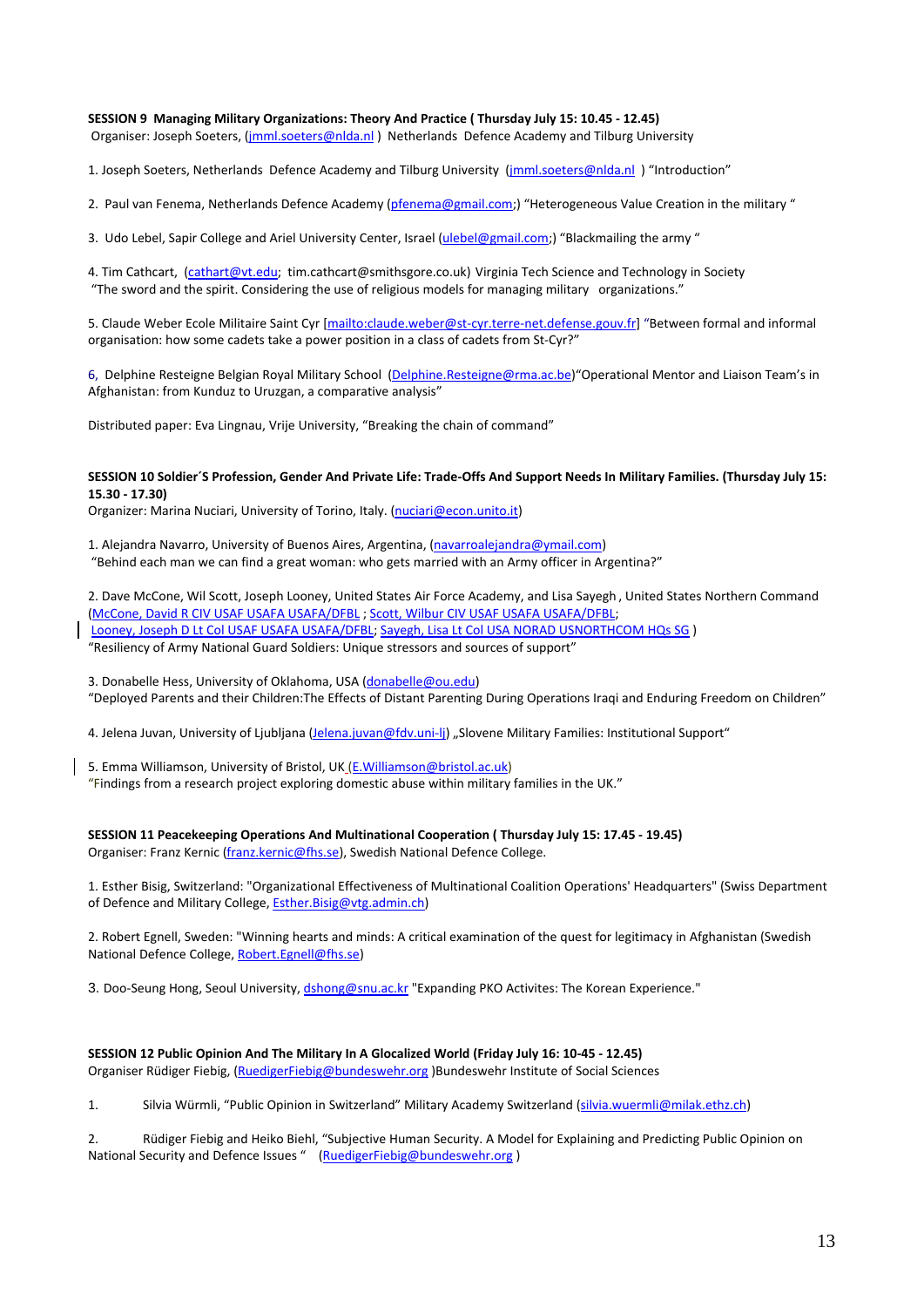3. Orna Sasson-Levy, Bar-Ilan University, ([sassono@mail.biu.ac.il](mailto:sassono@mail.biu.ac.il)), Yagil Levy, The Open University of Israel, [\(Yagille@openu.ac.il](mailto:Yagille@openu.ac.il)), Edna Lomsky‐Feder, Hebrew University, Jerusalem, ([msednal@mscc.huji.ac.il\)](mailto:msednal@mscc.huji.ac.il) " Breaking the Silence: Occupation, Public Opinion and Gender"

**SESSION 13 . Business Meeting (Friday July 16: 15.30 ‐ 17.30)** Chair and Organiser: Giuseppe Caforio

#### **SESSION 14 Round Table On War And Violence (Friday July 16: 17.45‐ 19.45)**

Organiser Bandana Purkayastha [\(bandanapurkayastha@yahoo.com](mailto:bandanapurkayastha@yahoo.com)) Director, Graduate Studies, Sociology & Associate Professor, Sociology and Asian American Studies,University of Connecticut

1. Sinisa Malesevic, National University of Ireland, Galway: "To Die and Kill for the Nation: War, Nationalism and Group Homogeneity theory" ([sinisa.malesevic@nuigalway.ie\)](mailto:sinisa.malesevic@nuigalway.ie)

2. Invgill Mochmann, GESIS ‐ Leibniz Institute for the Social Sciences, Cologne, Germany "Individual versus collective responsibility -- who is responsible for the children born of war?" [\(ingvill.mochmann@gesis.org\)](mailto:ingvill.mochmann@gesis.org)

3. Meagan Elliott, University of Michigan, USA: "The Uses of Photography: Symbolic Violence and Social Empowerment During the Pinochet Dictatorship" ( [elliottmeagan@gmail.com\)](mailto:elliottmeagan@gmail.com)

4. Michael Mosser, Southestern University, USA. : "The Social Construction of Military Doctrine: A Comparison between the US Army and EU Military Staff Operations in Iraq and Congo" (mosserm@southwestern.edu)

5. Josh Klein, Sacred Heart University, Fairfield, CT, USA: " New Theories of Militarism and Empire" ( [kleinj@sacredheart.edu](mailto:kleinj@sacredheart.edu))

6. Aide Esu, University of Cagliari, "Violence: the intractable conflict of Israel and Palestine *" (*[esu@unica.it](http://us.mc318.mail.yahoo.com/mc/compose?to=esu@unica.it))

7. Bandana Purkayastha [\(bandanapurkayastha@yahoo.com\)](mailto:bandanapurkayastha@yahoo.com) Director, Graduate Studies, Sociology & Associate Professor, Sociology and Asian American Studies,University of Connecticut: Discussant

#### **[Leisure and tourism: Harbinger of peace and conflict resolution](http://www.isa-sociology.org/congress2010/rc/joint_sessions.htm#RC01RC13) (Tuesday July 13: 15.30 ‐ 17.30) Joint session** of RC01 Armed Forces and Conflict Resolution and RC13 Sociology of Leisure [host committee]

Chairs: Giuseppe Caforio, CEMISS, Italy, [gcaforio@fastwebnet.it](mailto:gcaforio@fastwebnet.it), Ishwar Modi, India International Institute of Social Sciences, Jaipur, India, [iiiss2005modi@yahoo.co.in](mailto:iiiss2005modi@yahoo.co.in) and Jan te Kloeze, Foundation WICE – DSL, The Netherlands, [jantekloeze@hetnet.nl](mailto:jantekloeze@hetnet.nl)

- **1. Carmen Jimenez,** Utrecht, The Netherlands, [jimenez.cem@gmail.com](http://in.mc85.mail.yahoo.com/mc/compose?to=jimenez.cem@gmail.com) and **Jan te Kloeze**, Chairman WICE DSL, Elzenpas 2, 6666 HE Heteren, The Netherlands, [jan.tekloeze@wice](mailto:jan.tekloeze@wice-dsl.nl)‐dsl.nl "**Analyzing the peace through tourism concept: the challenge for educators"**
- **2. D. Rudrappan,** Dept. of Economics & Development Studies, Covenant University, Nigeria, [rudrappan\\_d@rediffmail.com](mailto:rudrappan_d@rediffmail.com) **"Tourism Promotion: A Passport to Peace and Development"**
- **3. Daisuke Tano**, Associate Professor, Faculty of Letters, Konan University, Kobe, Japan, Email: [dtano@nifty.com](mailto:dtano@nifty.com) **"The Axis of Leisure: The World Recreation Congress of 1936 and Japanese‐German Cultural Exchange"**
- **4. Horng‐luen Wang,** Institute of Sociology, Academia Sinica, Taiwan, [hlwang@sinica.edu.tw](mailto:hlwang@sinica.edu.tw) **"Commemorating the War and Revolution: Red Tourism in China"**
- **5. Leena Parmar,** Department of Sociology, University of Rajasthan, Jaipur, [leenaparmar5@gmail.com](mailto:leenaparmar5@gmail.com) **"The Regimental Spirits ‐ Attitudes, Experiences And Leisure Time Practices In The Indian Army"**
- **6. Pirzada Mohammad Amin,** Department of Sociology, University of Kashmir, J&K Srinagar India [dr\\_pirzada@yahoo.com](mailto:dr_pirzada@yahoo.com) **"Dynamics of Leisure, Tourism and Conflict: A Case of Kashmir Valley"**
- **7. Pooran Mal Yadav,** Lecturer in Sociology, S.G.G. Government College, Banswara (Raj.) India [pmyadav\\_rajsocio@yahoo.co.in,](mailto:pmyadav_rajsocio@yahoo.co.in) **Dinesh Chandra Bhatt** and **Deepak Dwivedi "Tourism as a Source of Peace and Conflict Resolution"**
- **8. Sushma Sood**, Department of Sociology, University of Rajasthan, Jaipur, [soodsushma@gmail.com](mailto:soodsushma@gmail.com) **"Overcoming barriers to peace through Tourism – A Sociological Perspective"**
- **9. Rishi Kumar Sharma,** Dept. of Sociology, Govt. College, Bandikui, Dausa (Rajasthan), India **"Leisure and [tourism:](http://www.isa-sociology.org/congress2010/rc/joint_sessions.htm#RC01RC13) Harbinger of peace and conflict [resolution"](http://www.isa-sociology.org/congress2010/rc/joint_sessions.htm#RC01RC13)**
- 10. **Vishesh Kumar Gupta**, Associate Professor of Sociology, M.H. (PG) College, Moradabad (UP)‐India, Email: [guptavishesh56@gmail.com](mailto:guptavishesh56@gmail.com) **"Tourism for International Understanding and Peace (A Study in Sociology of Leisure and Tourism)"**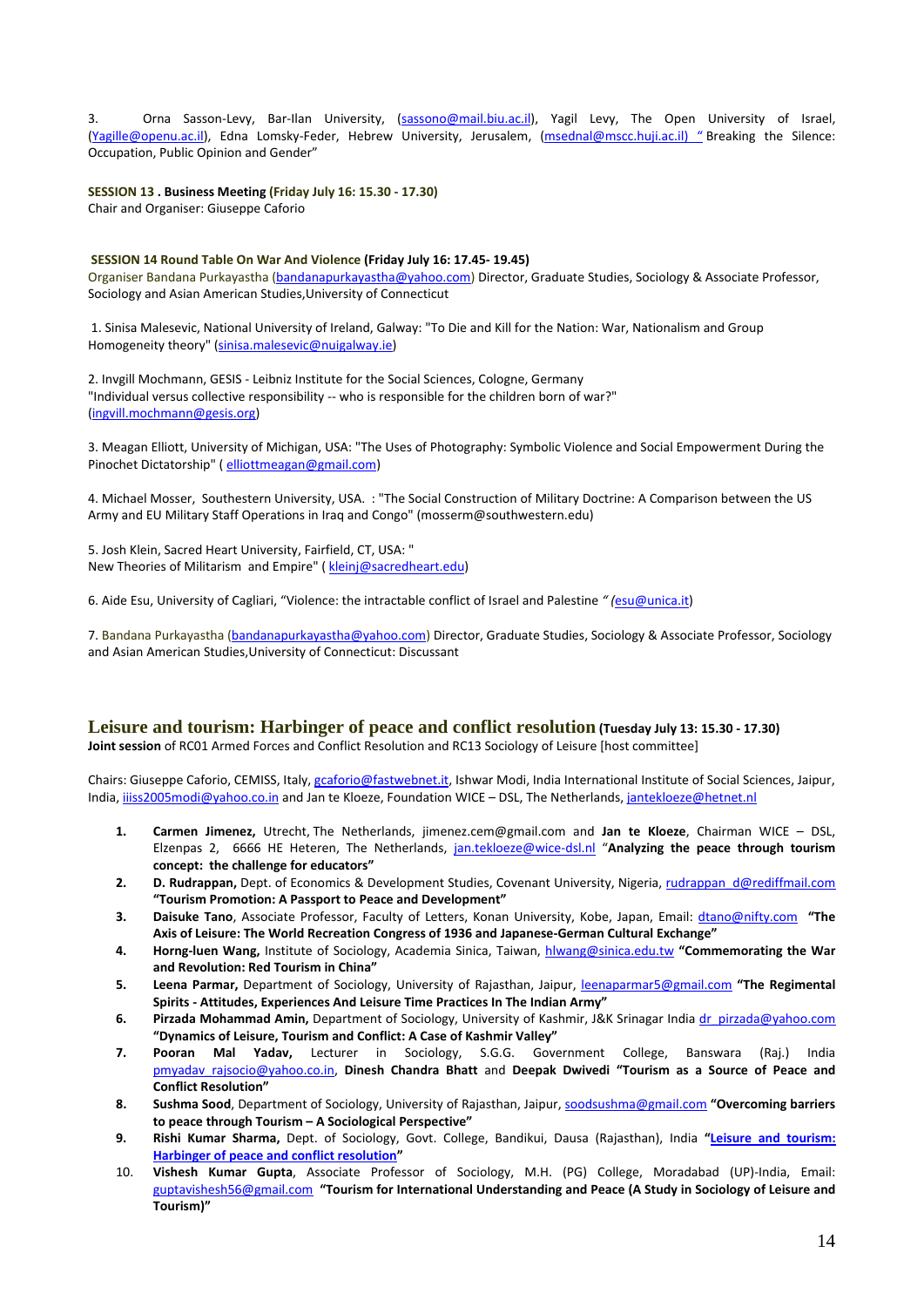# **Upcoming Events Outside RC 01**

# <span id="page-14-0"></span>**52nd Annual Conference of the International Military Testing Association, Lucerne/Switzerland, September 27th – October 1st, 2010**

### **More than meets the eye – assessing, promoting and utilizing human potential**

The demands military organizations have to meet nowadays are becoming more and more complex, while at the same time budgets are cut – yet subsequent cutbacks in performance usually are not accepted. Against this background human resources will increasingly gain importance. Armies are able to accomplish their diverse and often dangerous missions only if they manage to recruit the right people, recognize their potential, support them in developing it and motivate them. It goes without saying that military psychology's know-how has thus increased in demand, and the motto of next year's IMTA conference is to be understood in that sense. It comprises the classic research and practice fields of military testing, as well as the current issues in the field of human resources management, motivation in training and operations, and stress management

As usual, the presentation and discussion of current research results and practical experiences will be in the foreground. An opening ceremony with internationally renowned keynote speakers, as well as further social events will form the framework of the conference.

As the chairman of the 52nd Annual Conference of the International Military Testing Association I have the honor to invite you on behalf of the Swiss Armed Forces College to Lucerne. I would be very much pleased if you could come to Switzerland next autumn and contribute to an inspiring conference of high standing. We for our part will spare no effort to make IMTA 2010 a truly valuable experience for all.

The website for registration will be online before End of March, 2010. See [www.imta.info](http://www.imta.info/)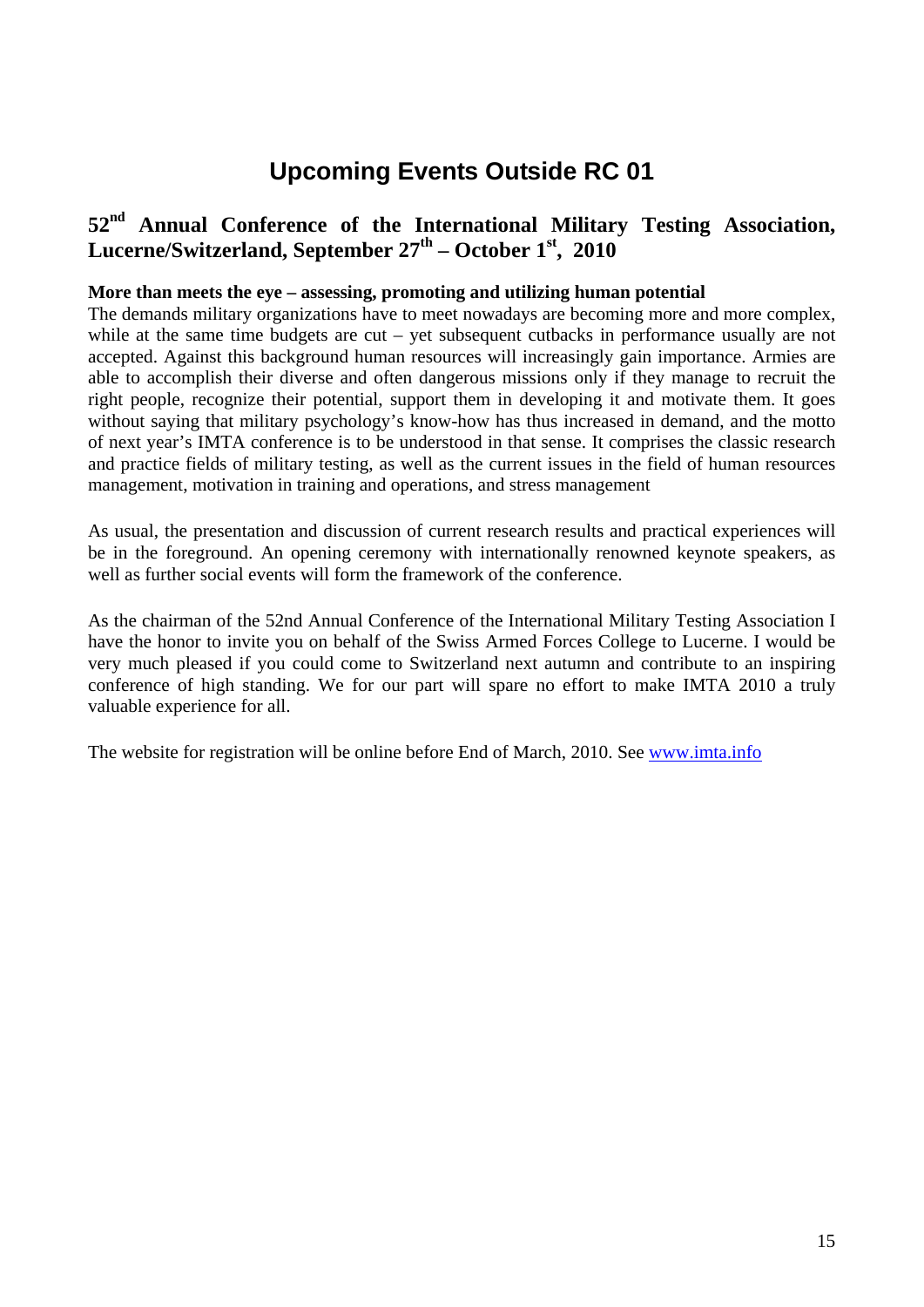# **IUS/CANADA 2010 Conference News April 7, 2010**

# **IUS/CANADA - 15 to 17 October in Toronto**

*IUS/Canada Call for Papers*

IUS/Canada will host the regional IUS conference from 15- 17 October, 2010 in Toronto, Ontario, Canada. This is a particularly special year for the IUS because it marks the 50th anniversary of the organization — a landmark year indeed! To mark the 50th anniversary, we would especially appreciate papers that focus on continuity and change in the relationship between Armed Forces and Society plus ça change, plus ça reste pareil — though as is customary, we invite all papers on relevant topics for inclusion in the programme. Proposals for consideration should be submitted to the Chair of the Programme Committee Dr. Sarah Hill (sarah.hill@rmc.ca) no later than 1 June 2010. Programme decisions will be made and communicated no later than the end of July, 2010. One of the highlights of the IUS/Canada conference is always the opportunity to highlight the work of the upcoming generation of scholars. Again in 2010, IUS/Canada will bestow the Frank Pinch Award for the best student paper presented at the conference. The winner of the award will receive a cash prize, and an opportunity to speak to the conference delegates at the conference banquet on Saturday evening. Student submissions are enthusiastically encouraged!

# **IUS/Canada Conference Hotel**

*Conference Site: Delta Chelse Hotel, Toronto*

Make a virtual visit to the Toronto Delta Chelsea at http://www.deltahotels.com/en/hotels/ontario/deltachelsea#utm\_source=google&utm\_medium=localpack&ut m\_campaign=google-universal-local. Further details on rates, making reservations and related matters will be forthcoming.

# **Other Updates: IUS/Canada Conference**

*Check the IUS Website Frequently!*

All information regarding the IUS/Canada 2010 conference will first post on at www.iusafs.org, the IUS website.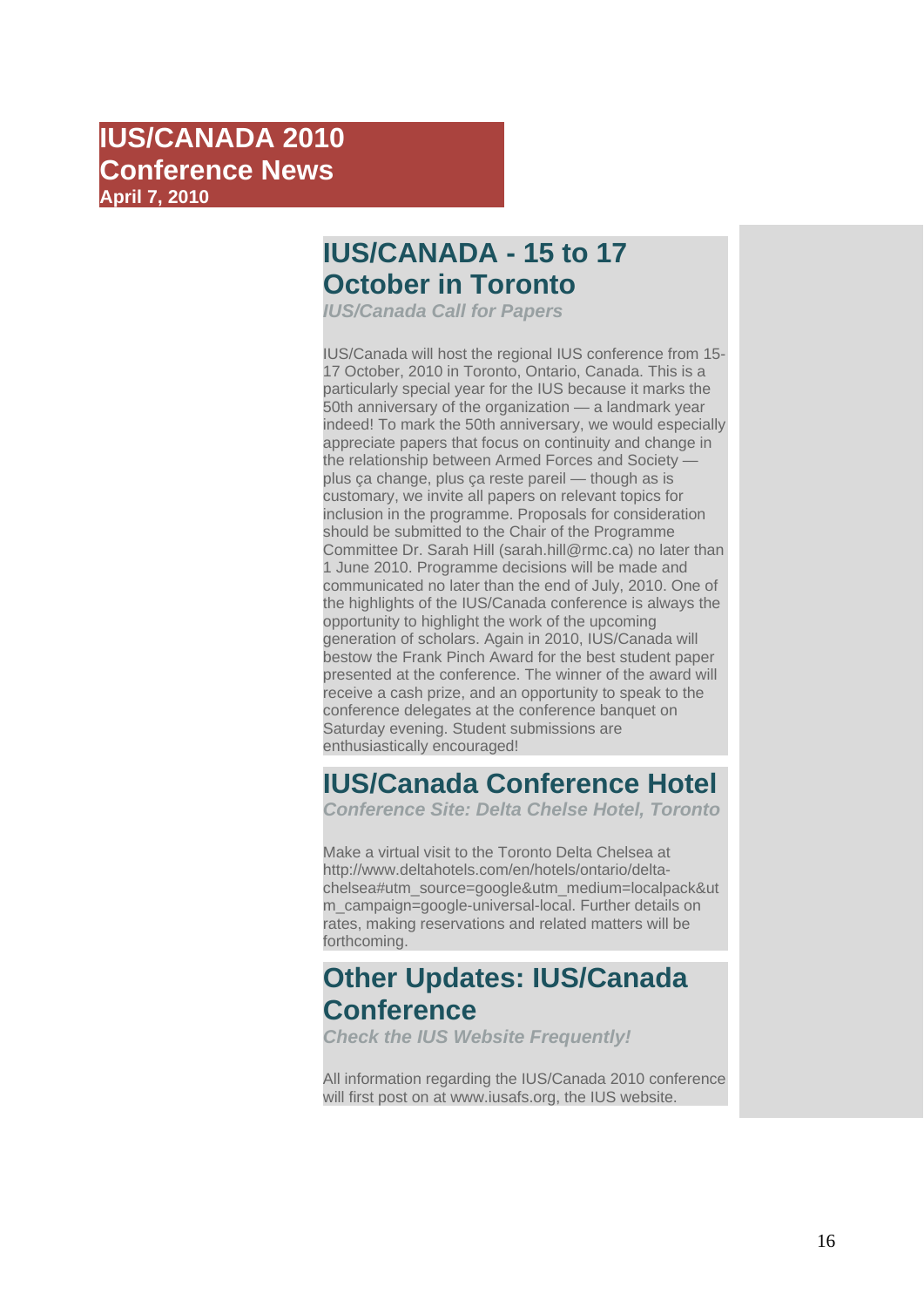# **Information from ISA Research Committee 07 (Futures Research)**

Our colleagues from RC07 expressed their readiness for cooperation with us. Already for the Congress in Gothenburg they are preparing two sessions, possible very interested also for our members (Future of State and Insurgent Terrorism). Therefore I am attaching draft programme of these sessions.

| <b>Sessio</b><br>n 10 | <b>RC07</b>                                                  | <b>International Sociological Association</b><br><b>Research Committee Futures Research (RC07)</b><br><b>XVII World Congress of Sociology</b><br>Gothenburg, Sweden, July 11-17, 2010<br><b>Future Moves</b><br><b>Perspective</b><br><b>Program Coordinator: Markus S. Schulz</b><br>isarc07@gmail.com<br>Preliminary Program v2010-02-01 - Please note:<br>All dates, times and session composition are<br>subject to change!<br><b>Future of State and Insurgent Terrorism - Part A</b> | <b>Markets, Politics, and Publics in Global and Comparative</b>                                                                                         |
|-----------------------|--------------------------------------------------------------|--------------------------------------------------------------------------------------------------------------------------------------------------------------------------------------------------------------------------------------------------------------------------------------------------------------------------------------------------------------------------------------------------------------------------------------------------------------------------------------------|---------------------------------------------------------------------------------------------------------------------------------------------------------|
|                       | Day of<br>Week, July<br>TBA, Time<br><b>TBA</b><br>Location: | <b>TBA</b><br>Jeff GOODWIN (NYU, USA)<br>Chair(s)<br><jeff.goodwin@nyu.edu><br/>0</jeff.goodwin@nyu.edu>                                                                                                                                                                                                                                                                                                                                                                                   |                                                                                                                                                         |
|                       | <b>Presenters</b>                                            | Gregory M. MANEY<br>(Hofstra U, USA)                                                                                                                                                                                                                                                                                                                                                                                                                                                       | <b>Measuring and Explaining Terror:</b><br><b>Statistical Analyses of</b><br><b>Indiscriminate Political Violence in</b><br>Northern Ireland, 1969-2008 |
|                       |                                                              | <b>Chares DEMETRIOU</b><br>(Masaryk U, Czech<br>Republic)                                                                                                                                                                                                                                                                                                                                                                                                                                  | <b>Nascent State, Violence, and</b><br><b>Legitimization: Lessons from</b><br><b>Ireland and Cyprus</b>                                                 |
|                       |                                                              | Felipe PATHÉ-DUARTE<br>(Portuguese Catholic U -<br>IEP, Portugal)                                                                                                                                                                                                                                                                                                                                                                                                                          | <b>Religious Violence or Political</b><br><b>Subversion: The Threat of Al-</b><br><b>Qaeda's Doctrine in Europe</b>                                     |
|                       |                                                              | Mahmudur Rahman<br>BHUIYAN (U Manitoba,<br>Canada)                                                                                                                                                                                                                                                                                                                                                                                                                                         | Limits of International Regimes and<br>the Cost of US Hegemony                                                                                          |
|                       |                                                              | Lorenzo BOSI (European<br>U Institute, Italy)<br>Marco GIUGNI (U of<br>Geneva, Switzerland)                                                                                                                                                                                                                                                                                                                                                                                                | <b>The Outcomes of Political</b><br>Violence: Ethical, Theoretical, and<br><b>Methodological Issues</b>                                                 |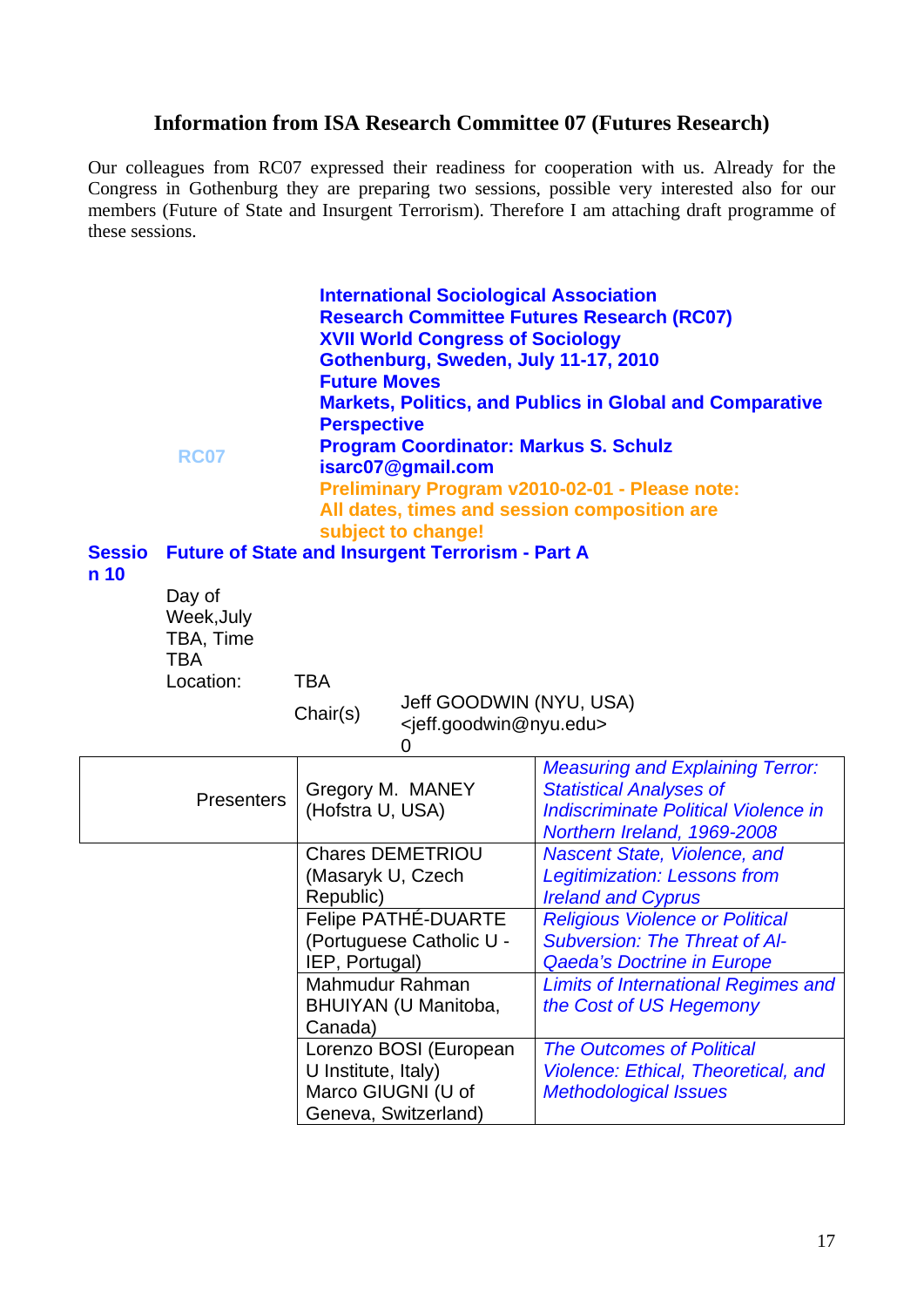|     | Session Future of State and Insurgent Terrorism - Part B |
|-----|----------------------------------------------------------|
| -11 |                                                          |

Day of Week,July TBA, Time TBA

Location: **TBA** 

Chair Jeff GOODWIN (NYU, USA) <jeff.goodwin@nyu.edu>

| Presenters | Donatella DELLA PORTA<br>(European University<br>Institute, Italy)                                                                           | <b>Social Movements Studies and</b><br><b>Political Violence</b>                                                                                                                                                      |
|------------|----------------------------------------------------------------------------------------------------------------------------------------------|-----------------------------------------------------------------------------------------------------------------------------------------------------------------------------------------------------------------------|
|            | Ziad MUNSON (Lehigh U,<br>USA)                                                                                                               | <b>Organizing Political Violence:</b><br>Strategy, Ideology, and the<br><b>Development of Terrorist Groups</b>                                                                                                        |
|            | Betty Ann DOBRATZ, (lowa<br>State U, USA)<br>Stephanie L. SHANKS-MEILE<br>(Indiana U NW, USA)<br>Lisa K. WALDNER (U St.<br>Thomas, U.S.A.)   | <b>Terrorism and White Separatists in</b><br>the USA: A Look at Leaderless<br><b>Resistance</b>                                                                                                                       |
|            | Eitan Y. ALIMI (Hebrew U,<br>Israel)                                                                                                         | The Relational Context of the Impetus<br>for Political Violence and Terrorism: A<br><b>Test of Rival Explanations in the</b><br><b>Case of Jewish Settlers Contention</b><br><b>Before and After the Gaza Pullout</b> |
|            | J. Craig JENKINS (Ohio State<br>U, USA)<br>Kristopher ROBISON<br>(Northern Illinois U, USA)<br><b>Edward CRENSHAW (Ohio</b><br>State U, USA) | <b>Violence Against Who? Insurgent and</b><br><b>Terrorist Violence in Global</b><br><b>Perspective</b>                                                                                                               |
|            | Kristopher K. ROBISON<br>(Northern Illinois U, USA)                                                                                          | <b>When Terror (Doesn't) Hit Home:</b><br><b>Evaluating the Qualitative and</b><br><b>Quantitative Differences between</b><br><b>Domestic and Foreign Terrorism</b>                                                   |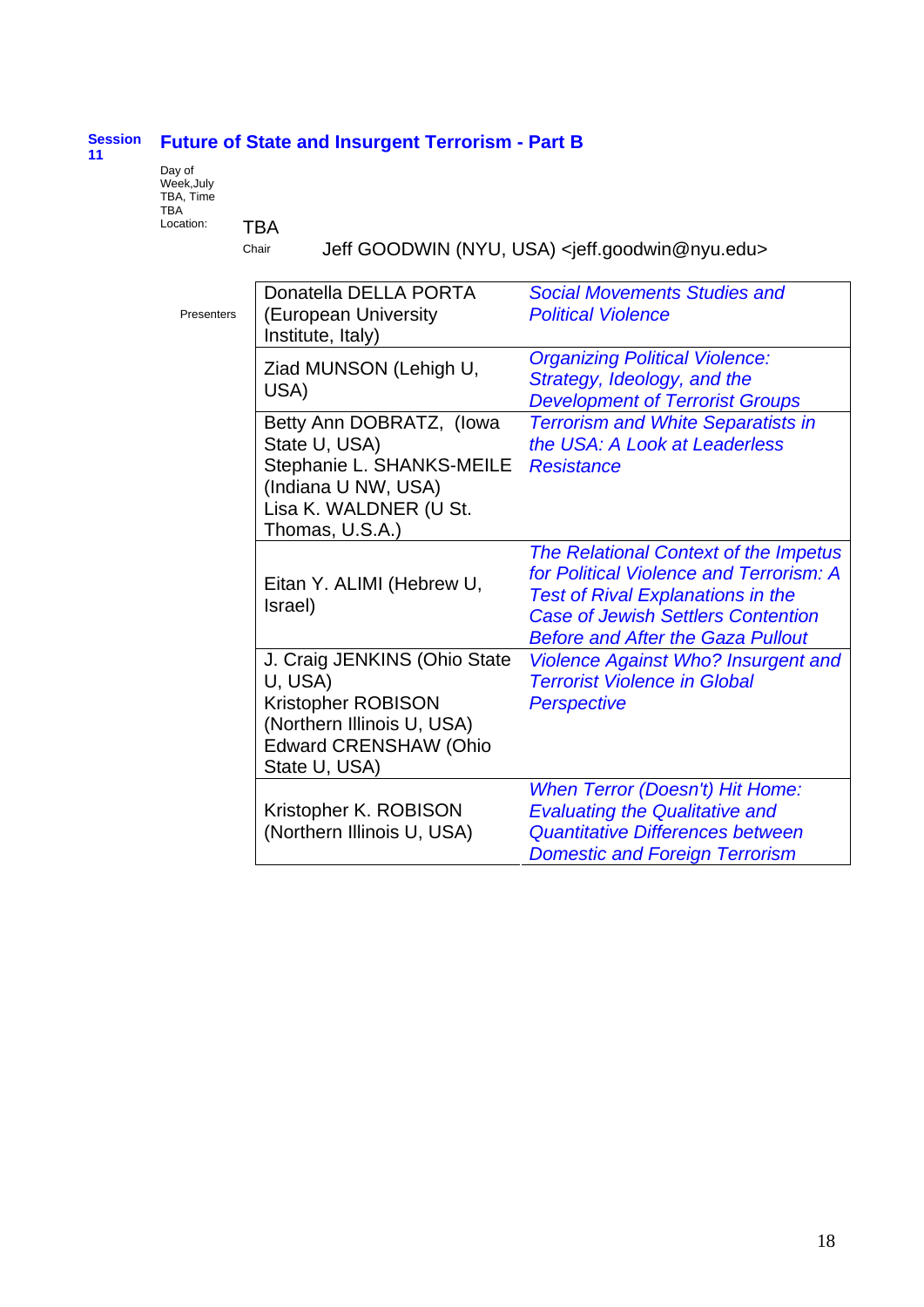**2nd Annual International Conference on**  "Religion, Conflict, and Peace:" **Walking The Talk to Compassion and Harmony**

> **June 11-13, 2010 Henry Ford Community College Dearborn, Michigan USA**

**A Multi-disciplinary, Multi-cultural Conference that is an Official Partner of the Charter For Compassion and an Official Partner and Event of the Parliament of World Religions**

> *Sponsored by:* **Common Bond Institute,**  *Co-Sponsored by:*

**International Humanistic Psychology Association, Henry Ford Community College, Parashakthi Temple, Pathways To Peace, 20,000 Dialogues, Council of Islamic Organizations of Michigan, Muslim Presence Ottawa** 

Endorsed by over 100 universities and organizations internationally

*Conference Program and Details at:*  **www.cbiworld.org/Pages/Conferences\_RCP.htm** *(copy & paste address into your browser)*

**~ Registration is Open All ~**

## **We Invite You To:**

an inclusive 3-day public forum promoting Inter-religious and Intra-religious dialogue to explore the challenges of Extremism, Intolerance, Scapegoating, and Islamophobia, and the promise of Reason, Understanding, Compassion, and Cultural Harmony.

## *Join over 50 Presenters and Facilitators as we explore:*

 **1)** The mutual dilemmas of religious ignorance, extremism, intolerance, negative stereotypes, prejudice, demonization and dehumanization, scapegoating, and fear of "the other," that lead to toxic divisiveness, polarization, and social paranoia, including a current focus on Islamophobia and the Muslim community,

and

 **2)** The promise of personal engagement through dialogue in nurturing a shared consciousness of peace - and in doing so promoting the religious experience as a healing remedy rather than problem.

# **FORMAT:**

An outstanding, diverse gathering of presenters for 3 Days of keynotes, workshops, panels, dialogue groups, exhibits, social/cultural events, multicultural community, and rich networking for collaborative application beyond the conference.

*"It does not require that we be the same to be appreciative of, at peace with, and secure in our relationships with each other; only that we be familiar enough with each others story to share the*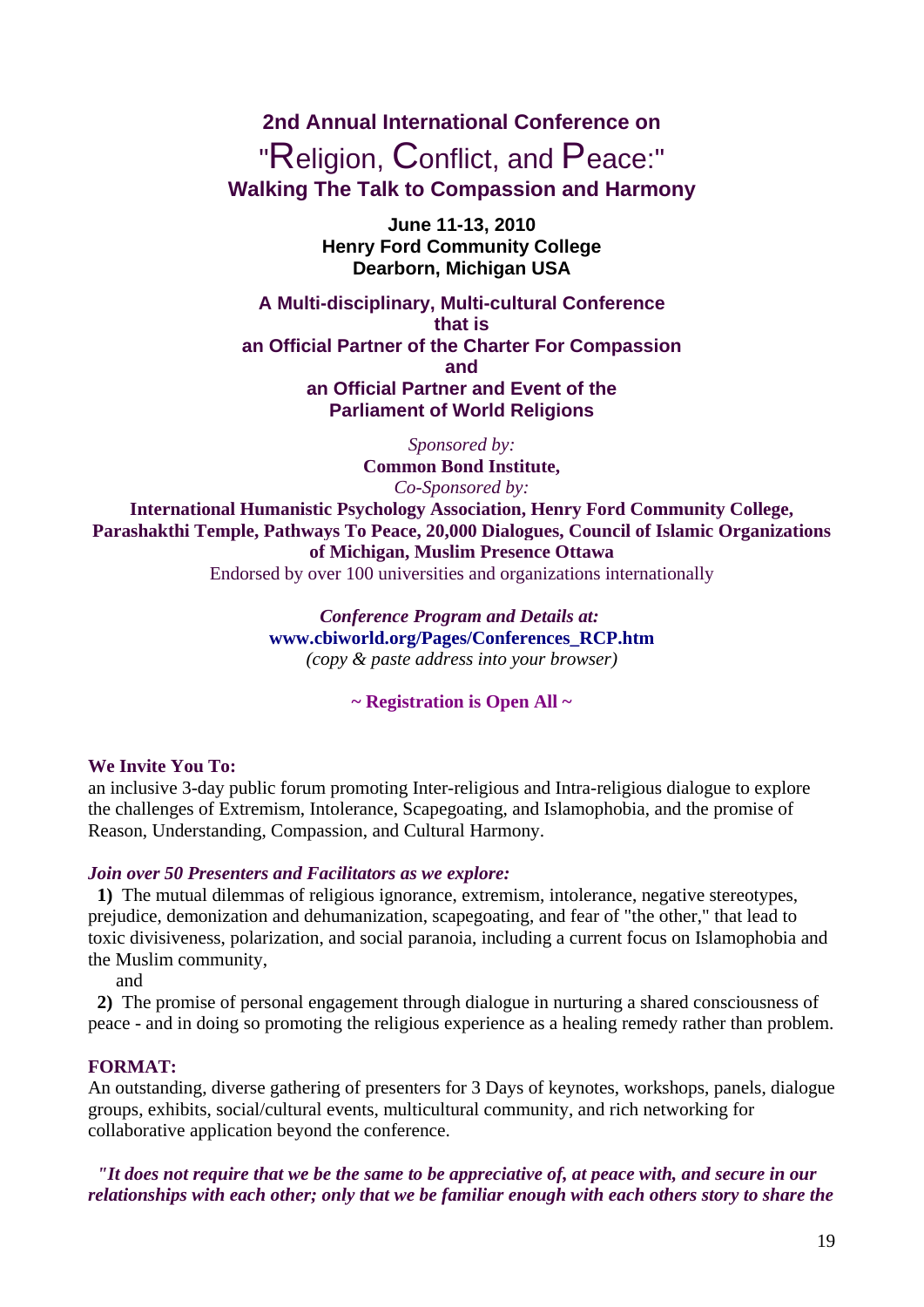*humanity and trustworthiness that resides in each of us."*

## **~ Accepting Proposals for a Limited Time ~**

# **FOR FULL DETAILS on Proposal Forms, Program, Registration, Fees, Program Ads, and Exhibits CONTACT:**

**Common Bond Institute**

Details at **Website: www.cbiworld.org** Steve Olweean Conference Coordinator 12170 S. Pine Ayr Drive, Climax, MI 49034 USA **Ph/Fax:** 269-665-9393 **Email:** SOlweean@aol.com

------------------------------------------------------------------------------------------------------------------

# **XXIV Italian Political Science Association Conference IUAV University, Venice 16 - 18 September 2010 Section 8 – International Relations Panel on "Humanitarian action, human rights and peace missions" Daniela Irrera University of Catania dirrera@unict.it**

During the last twenty years, interposition missions for controlling truces and cease-fires, and interrupting aggression and violence among states, have been promoted by the UN Security Council. Moreover, many peace missions have been deployed to countries affected by civil conflicts, as well as institutional weakness and failure. The frequent employment of peacekeeping missions contributed not only to make these missions the main tool of management of peace and international security, but also to change significantly the purposes and methods of the missions, and make them more effective. In other terms, a specific approach to conflict management and humanitarian intervention has been developed by international organizations as security actors, and this approach created room for the action of other actors, namely NGOs, in crisis and conflict management.

This political innovation is improving the building up process of State responsibility towards human rights violations and refugees and victims' needs. It is contributing, however, to enlarge the gap between the military and civilian dimension within the humanitarian action, causing theoretical discussions and logistical controversies, especially on field, among different actors working on the same territories and on the same issues.

This panel aims at promoting a broader discussion about these issues. Therefore, papers focused on theoretical considerations as well as case studies analysis are welcome. Papers can be given in English. If interested, please send a short abstract (max. 250 words) to [dirrera@unict.it.](mailto:dirrera@unict.it)

xxxxxxxxxxxxxxxxxxxxxxxxxxxxxxxxxxxxxxxxxxxxxxxxxxxxxxxxxxxxxxxxxxxxxxxxxxxxx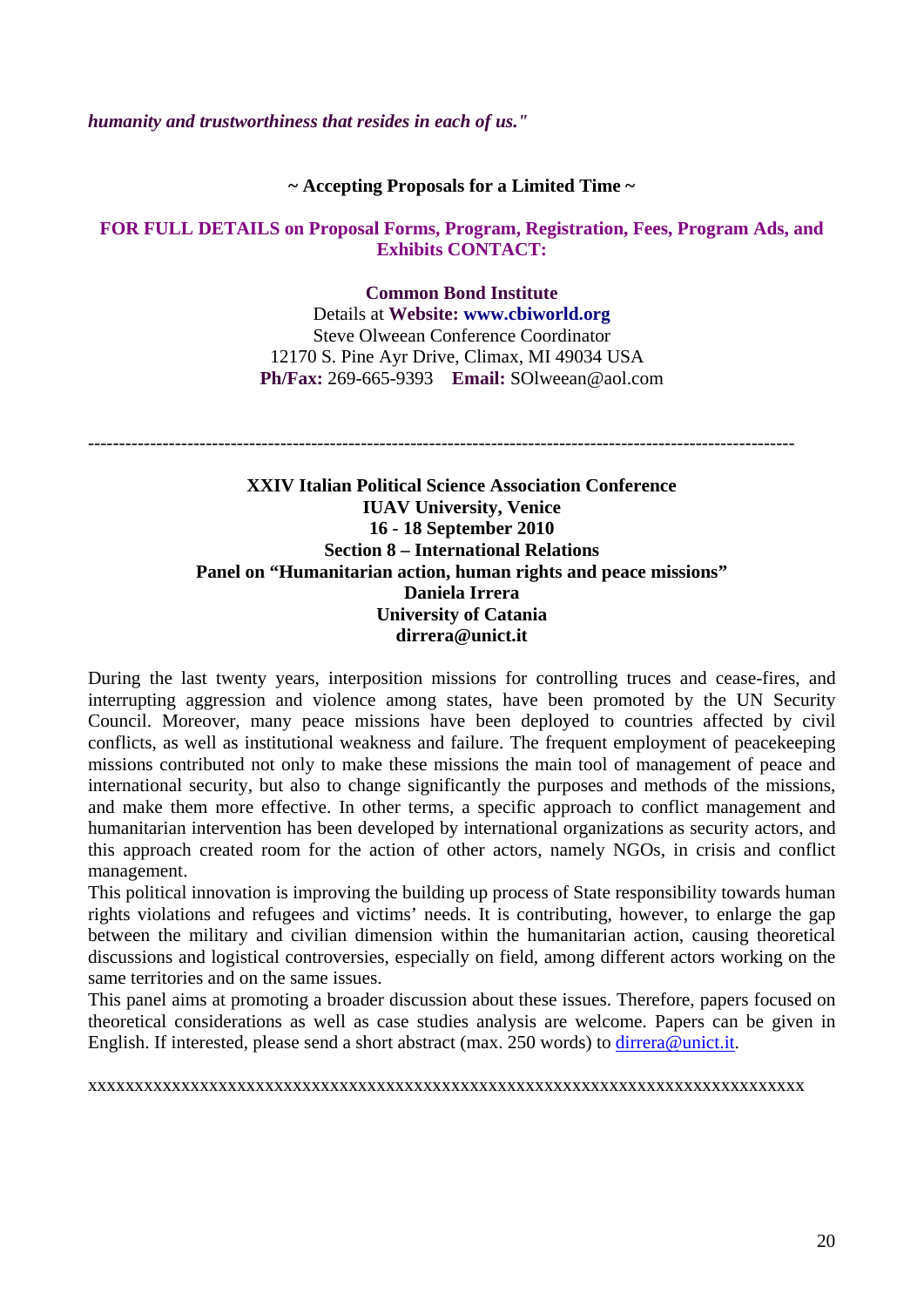# **ERGOMAS Conference in Amsterdam, 2011, June 13-17**

#### **Letter of invitation. [excerpt from a larger newsletter]**

ERGOMAS, the Europan Research Group on Military and Armed Forces and Society, and its board dr. Rene Moelker (president), dr. Tibor Svirzev Tresh and dr. Manon Andres (treasurer), invite you to the upcoming conference in Amsterdam. ERGOMAS partners with the InterUniversity Seminar on Armed Forces and Society, and with RCO1 / ISA (research comm. On Armed Forces and Confict Resolution / International Sociological Association). We have since long a working group on Military Families that you might be interested in but also many other working groups. Themes and studies that you presented at the MFRI conference at Pudue / Indianapolis fit very well into the platform that ERGOMAS offers. We (Manon & René) were very much impressed by the quality of your work. You would be very welcome in Amsterdam.

#### **Check out the website [www.ergomas.ch](http://www.ergomas.ch/)**

#### **Organisation**

The 11th Biennial conference of ERGOMAS will be hosted by the Netherlands Defence Academy in Amsterdam. The conference will provide an opportunity to listen to and join some of the present or proposed working groups but also to put forward suggestions for new ideas and directions.

### **Conference themes 2011**

The programme for the conference will be based on a combination of keynote talks, and presentations by the working groups. Proposals for new working groups and research themes are also welcome and room will be made for the presentation of these. The conference themes will encompass the whole range of issues to do with armed forces and society from everyday conditions in international operations to critical events for civil and military personnel. Central themes during the conference might be:

- $\Box$  Legitimacy of intervention / Use of violence
- $\Box$  Future operations
- $\Box$  Outsourcing core business and civil-military cooperation
- $\Box$  Cyber War, the advance of robot warriors
- Culture in Conflict

Themes are not decided upon yet, so we appreciate your thoughts on these issues.

# **Present Working Groups of ERGOMAS**

*Name Co-ordinator e-mail* 

"Morale, Cohesion and Leadership" Prof. Dr Gerry Larsson gerry.larsson@fhs.se

- "Public Opinion, Mass Media and the Mili-
- tary"

Prof. Dr. Marjan Malesic marjan.malesic@fdv.uni-lj.si

"Women in the Military" Prof. Dr. Marina Nuciari marina.nuciari@unito.it

"Military Profession" Prof. Dr. Giuseppe Caforio gcaforio@fastwebnet.it

"Democratic Control of the Armed Forces" M.A. David Kuehn kuehn@uni-heidelberg.de

"Warriors in Peacekeeping" Dr. Maren Tomforde marentomforde@bundeswehr.org

"Military Families" Prof. Dr. René Moelker rene\_moelker@yahoo.com

"Recruitment and Retention" Dr. Tibor Szvircsev Tresch tszv@zugernet.ch

"The Blurring of Military and Police Roles" Prof. Dr. Marleen Easton marleen.easton@hogent.be marleen.easton@telenet.be

"Violence and the Military" Dr. Karl Ydén karl.yden@fhs.se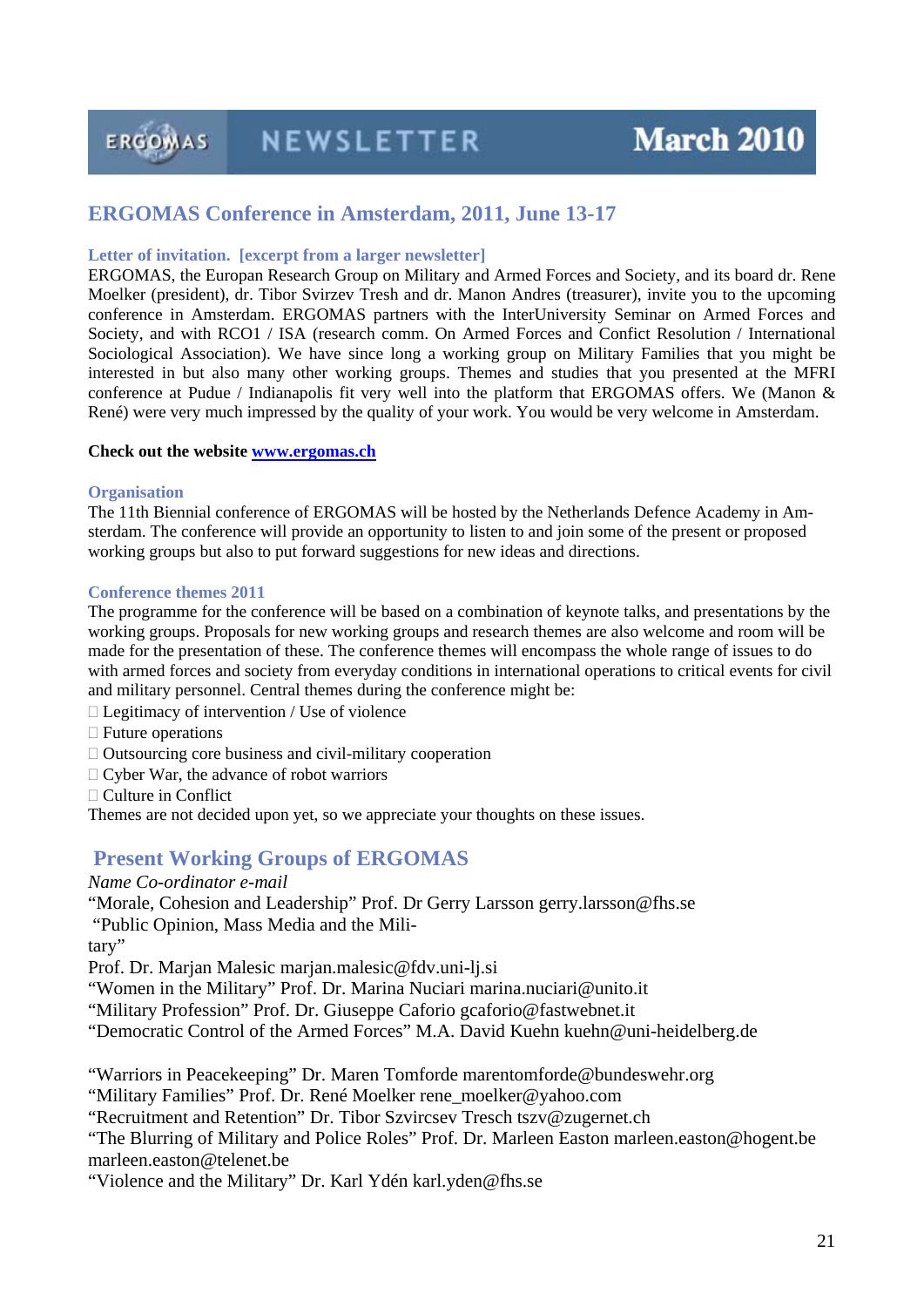# **New Publications**

<span id="page-21-0"></span>**Giuseppe Caforio** (ed.): a Taiwanese version of the book "Social Sciences and the Military: An Interdisciplinary Overview" has been published by Routledge, 2009

**Giuseppe Caforio** (ed.) the book **MILITARY SOCIOLOGY ESSAYS IN HONOR OF CHARLES C.MOSKOS**, has been published in two volumes, by Emerald Books, 2009 - 2010.

There could be no better homage to recently deceased sociologist Charles C. Moskos than dedicating to him this selection of the papers presented at RC01's international conference in Seoul (July 2008). It offers an up-to-date view of the panorama of social studies on armed forces and conflict resolution in a context of fast-moving change that renders many preceding theoretical previsions obsolete.

Just to cite two aspects of this change, one can point first of all to how the presented studies move beyond the very concept of globalization, after which the conference had been named. It in fact emerged with clarity that the new dimensions of the context in which militaries and military policy must move are those of a constant, diffuse interaction of the "local" and the "global", so-called *glocalization*.

A second aspect, in the international area, is the shift towards a multipolar global order with the United States, the European Union, China, Russia, Latin America, Japan and India all manoeuvring for position, a shift that has significant consequences on military action as well.

The two-volume work thus offers a multidisciplinary, international vision that is without precedents in today's studies on the theme. It includes a selection of 45 of the 88 papers presented during the conference and is divided into three parts: a first, introductory part, a second part devoted to more general thematic aspects  $(1<sup>st</sup>$  volume), and a third part that goes into greater detail on various aspects, situations and geopolitical areas.  $(2<sup>nd</sup>$  volume).

#### **Table of contents**

**First volume** (Vol. 12 Part A) Foreword Introduction Charles C. Moskos Soldiers and scholars in a world of growing interdependence The glocalization of bereavement Part I: BUILDING AND SUSTAINING PEACE Part II: INTERNATIONAL MILITARY COOPERATION AND PEACEKEEPING OPERATIONS Part III: SOCIAL, PROFESSIONAL AND POLITICAL ASPECTS OF ASYMMETRIC WARFARE

**Second volume** (Vol. 12 Part B) Foreword Introduction Part I: THE MILITARY PROFESSION IN TRANSITION Part II: PUBLIC OPINION AND SECURITY ISSUES Part III: WOMEN IN THE MILITARY PROFESSION AND MILITARY FAMILIES Part IV: THE MILITARY IN THE ASIAN CONTEXT. Subject Index

# **Managing Military Organisations**

**Theory and Practice** 

Edited by Joseph Soeters, Paul C.van Fenema, Robert Beeres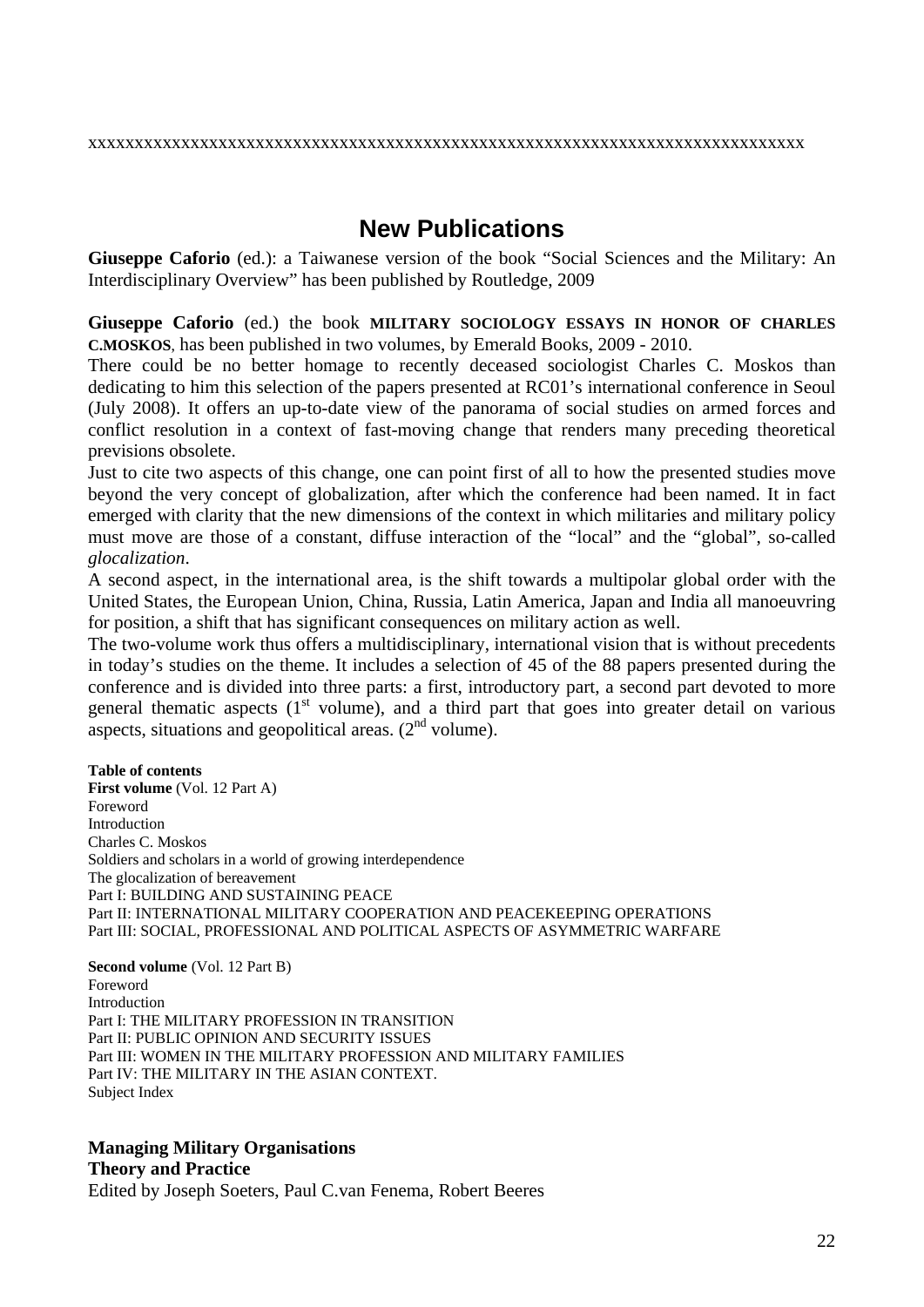This book deals with the processes and theories involved in managing military organisations in both peacetime and crisis conditions. Examining the challenges faced by policymakers and military commanders in conducting military operations, this book considers the benefits of conventional management and organisation theory for the military. At the same time, these essays recognise that the military should be considered as a highly individual organisation, operating in exceptional circumstances. This awareness of the differences between the military and other organisations generates important lessons not only for the military but also for general organisations as it teaches them how to cope in exceptional, 'hyper' conditions. These theoretical lessons are illustrated by case studies and experiences from recent military operations, such as those in Iraq and Afghanistan. This book will be of great interest to students of military studies, security studies and organizational studies.

#### Table of Contents

1. Introducing military organizations *Joseph Soeters, Paul C. van Fenema and Robert Beeres* **Part I: Context, Strategy and External Coordination** 2. Leading military organizations in the Risk Society: Mapping the new strategic complexity *Frans Osinga and Julian Lindley French* 3. Legitimacy and Surveillance: Shifting patterns of vertical and horizontal control *Paul Ducheine, Jan van der Meulen and René Moelker* 4. Internationalization of the Military *Anthony King* 5. Research, Development and Innovation in the Military *Daniel Uiterwijk and Ivar Kappert* **Part II: Internal Coordination and Preparation of Operations** 6. Designing and Preparing Military Organizations for Expeditionary and Network Performance *Erik de Waard and Eric*‐*Hans Kramer* 7. (Re‐ )Drawing the Boundaries: sourcing operational and supportive services in military organizations *Paul C. van Fenema and Robert Beeres* 8. Logistics Planning and Control: lessons learned in Afghanistan *Bas Rietjens, Ton van Kampen and Tim Grant* **Part III: Military Organizations in Action** 9. Leadership During Operations *Ad Vogelaar, Coen van den Berg and Thom Kolditz* 10. Sensemaking During Operations and Incidents Eric‐*Hans Kramer, Roos Delahaij and Bart van Bezooijen* 11. Managing Moral Professionalism in Military Operations *Peter Olsthoorn, Marten Meijer and Desiree Verweij* 12. Military Law and Operations *Ben Klappe* 13. Trust and Control in the Military: dual or dueling forces? *Marion Bogers, Andrea van Dijk and Jacqueline Heeren*‐*Bogers* 14. Partnering with 'Strangers' *Myriame Bollen and Joseph Soeters* 15. Military Organizations and National Crisis Response *Paul C. van Fenema* **Part IV: Monitoring Operational Effectiveness and (Secondary) Outcomes** 16. Commanding and Controlling Crisis Response Operations *Christiaan Davids, Robert Beeres and Tim Grant* 17. Measuring Performance in Today's Missions: the effects‐based approach to operations *Joseph Soeters, Sebastiaan Rietjens, and Willem Klumper* 18. Learning Military Organizations and Organizational Change *Tom Bijlsma, Irma Bogenrieder and Peter van Baalen* 19. Managing Well‐being of Military Personnel and Their Families *Tessa Op den Buijs, Manon Andres, and Paul Bartone* 20. Epilogue: Military Heterogeneous Value Creation *Paul C. van Fenema, Joseph Soeters, Robert Beeres*

## **Publications From Pfp Consortium Of Defense**

**Connections, The Quarterly Journal** Vol. VIII, No. 3 Summer 2009. Articles by:

Carsten Bockstette: "Taliban and Jihadist terrorist use of strategic communications" David M. Law: "Canada in Afghanistan: Concepts, policies, actors, and prospects" Simon Saradzhyan: "Dynamics of maritime terrorist threats to Russia and the government's response" Velizar Shalamanov: "Bulgarian defense reform from 1990- 2008 as a change management process and the role of integrity building" Richard Giragosian: "Armenia at a strategic crossroads"

# **Connections, The Quarterly Journal** Vol. VIII, No. 4 Fall 2009. Articles by:

Stanislaw Zajas: "Countering air terrorism"

Samiksha Nair: "U.S. climate change policy: A new chance for leadership" Gregory Gleason: "Political dimensions of the Northern Afghanistan resupply routes"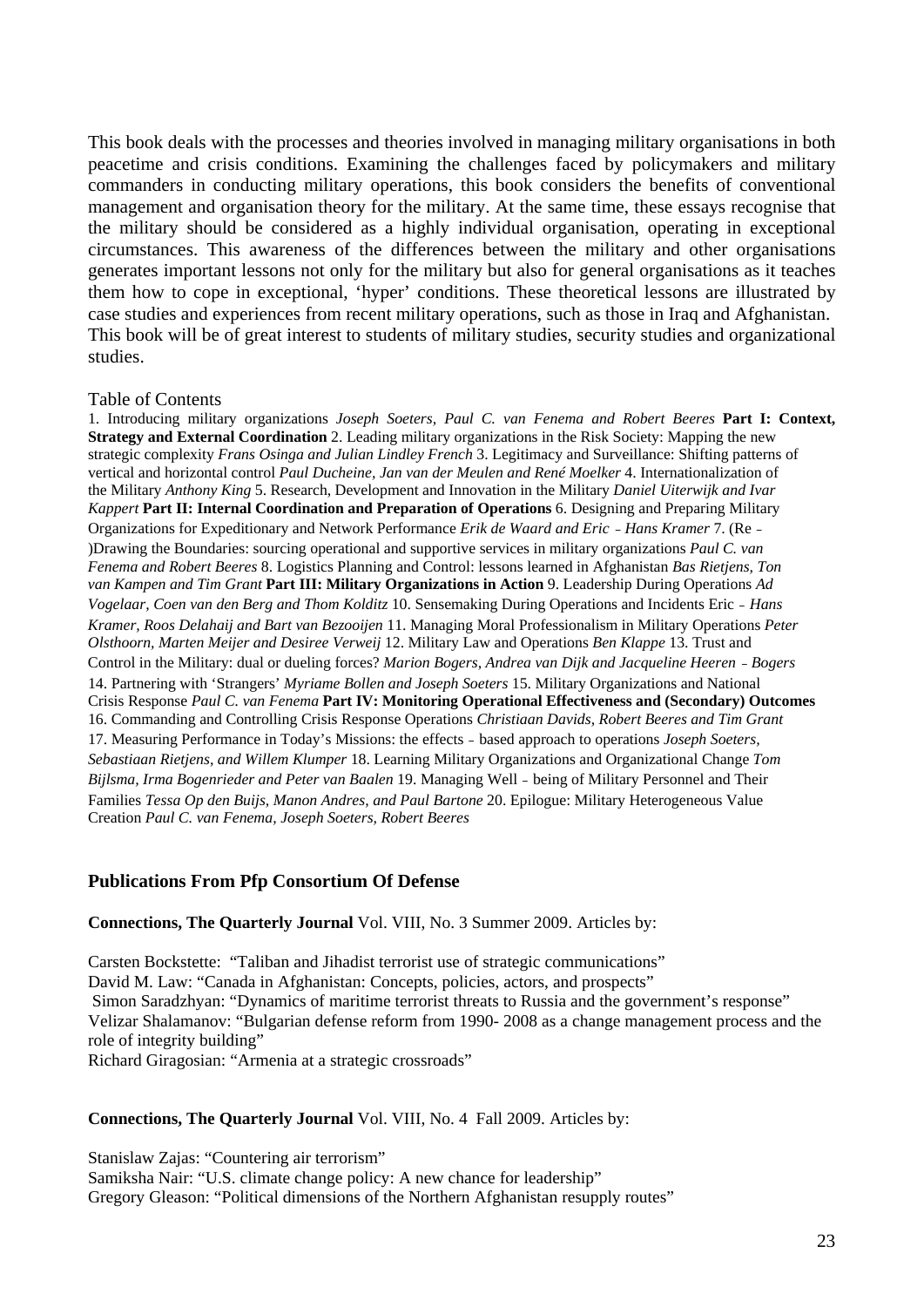Pjillip E. Cornell: "Energy and the three levels of national security: Differentiating energy concerns within a national security context"

Martin Malek: "Russi's asymmetric wars in Chechnya since 1994"

Raphael Perl.: "Enhancing diplomatic effectiveness: A common-sense risk management approach to counterterrorism."

**Rebecca L. Schiff**, NEW IN PAPERBACK The Military and Domestic Politics

A Concordance Theory of Civil-Military Relations *Cass Military Studies series* 

Praise for *The Military and Domestic Politics:* 

*By creatively applying concordance theory to five unique settings, Rebecca Schiff has made an invaluable contribution to civil-military studies. This is a most timely reference for social scientists, military leaders, and concerned citizens.* 

*The late Charles C. Moskos, Professor Emeritus of Sociology, Northwestern University Rebecca Schiff's work on concordance theory brings an important perspective to the study of civil military relations. Her sophisticated and well written analysis deserves a wide audience of military professionals, academicians, and interested civilians. It is highly recommended for graduate and advanced undergraduate classes in national security policy and military professionalism. John Allen Williams, Professor of Political Science, Loyola University Chicago Chair and President, Inter-University Seminar on Armed Forces and Society* 

Through the Western lens, the military should not interfere with civilian life. Soldiers do not patrol the streets, and top military personnel are not involved when domestic political shifts occur. Civilian and military issues remain separate. Under what conditions will the military intervene in national politics and the everyday lives of its citizens?

This is a key question in the field of civil-military relations, or the relationship between military and society. As is true with other global issues, current models are based on nations of power and influence: nations of the West. However, Western nations cultivated the "model" civil-military relationship within a distinct cultural space…a space often out of context with the circumstances of non-Western nations. Concordance theory offers an alternative to the traditional civil-military relations model. It considers national contexts where the balance of military involvement in civilian life depends greatly on historical circumstances, institutional nuances, and cultural realities. Concordance theory also accounts for the why

some nations suffer from domestic military intervention, such as coup d'etat, and why other nations do not. In this unique approach to civil-military relations, author Rebecca Schiff pinpoints four vital indicators that influence domestic military presence:

social composition of the officer corps recruitment method political decision-making process

military style

If the political elites, the military, and the citizenry agree with respect to these four indicators, domestic military intervention is less likely to occur. And – as is evidenced in the case studies throughout the book: Post-Revolutionary America, India, Pakistan, Israel, and Argentina– the balance of these factors differs greatly based on unique historical and cultural factors.

The Military and Domestic Politics: A Concordance Theory of Civil-Military Relations challenges our traditional views on the role of the military in society. Moreover, it offers specific, relevant, and convincing examples for the continual application of concordance theory.

The book also examines how concordance theory has evolved from the field of military studies to 'corporate concor-dance' which focuses on the military-industrial complex, and how many corporations have shifted their priorities from bui lding a rms a nd mi l i t a r y t e chnol ogy to c orp or a t e phi l a nthr op y a nd s oc i a l responsibility.

Published in Paperback Feb 2009 234x156: 240pp

Pb: 978-0-415-54919-6 **£22.00 / \$37.95** 

Selected Contents: Introduction 1. A Concordance Theory of Civil-Military Relations 2. America: Post-Revolutionary Period (1790-1800) 3. Israel (1980-90) 4. Peron's Discor-dant Argentina (1945-55) 5. India: post-Independence and the 1980s 6. Pakistan: A Case of Discor-dance (1958-69) Bibliography 7. Civil-Military Relations: From The Military Industrial Complex to Corporate Philanthropy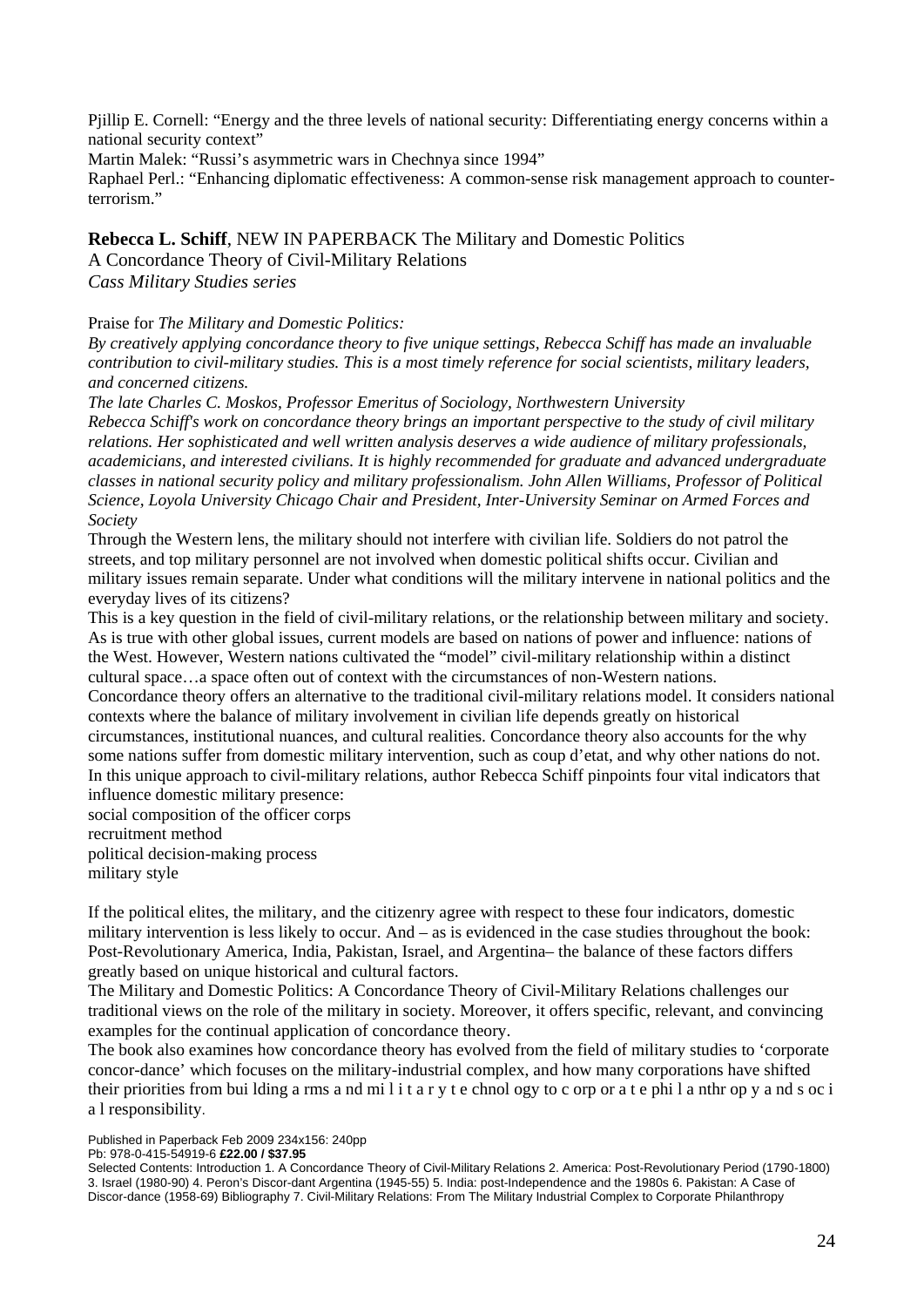# <span id="page-24-0"></span>**News from ISA Secretariat and RC01 members**

# 1. **Emerald Literati Network 2010 Awards for Excellence**

Our colleague Riaz Ahmed Shaikh has been chosen as an **Outstanding Author Contribution Award Winner** at the Literati Network Awards for Excellence 2010 for the chapter entitled **Pakistani Military's Role in the Asian Context"** published in Contributions to Conflict Management, Peace Economics and Development.

On behalf of all RC01 members we express him our best congratulations and warm wishes.

2. Prof. dr. Sushma Sood has joined University of Rajasthan, Jaipur, as Head of Department of Sociology. Of course on behalf of all RC01 members we express him congratulations.

# **Membership and Financial Issues**

## **1. General**

Has your institutional affiliation, your address, your phone or fax number, or you email address changed in the recent past? If so, please fill in the formula on Membership Confirmation (in block letters!) and send it to the Executive Secretary in order to update the list of RC 01 members. Or send him an email [\(uros.svete@fdv.uni-lj.si\)](mailto:uros.svete@fdv.uni-lj.si). Please check whether your RC 01 membership will be running out soon and renew your membership in time. In case you are not sure about your membership status, please contact the Executive Secretary.

## **2. Dues**

The dues for a four year period are at least 10,- US \$ and at the most 50,- US \$. The amount will be left to each colleague´s own estimation. As a guide the following is recommended:

| <b>Students</b>                                | $25 - US $$           |
|------------------------------------------------|-----------------------|
| Students of third world countries              | 10.- US $$$           |
| Established academics                          | 50,- US $$$           |
| Established academics of third world countries | 25,- US $\frac{1}{2}$ |

#### **3. ISA Membership**

ISA membership fees cover a four-year period and include a subscription to *International Sociology*. Membership fees are divided into three categories, A, B and C, according to the GNP of countries.